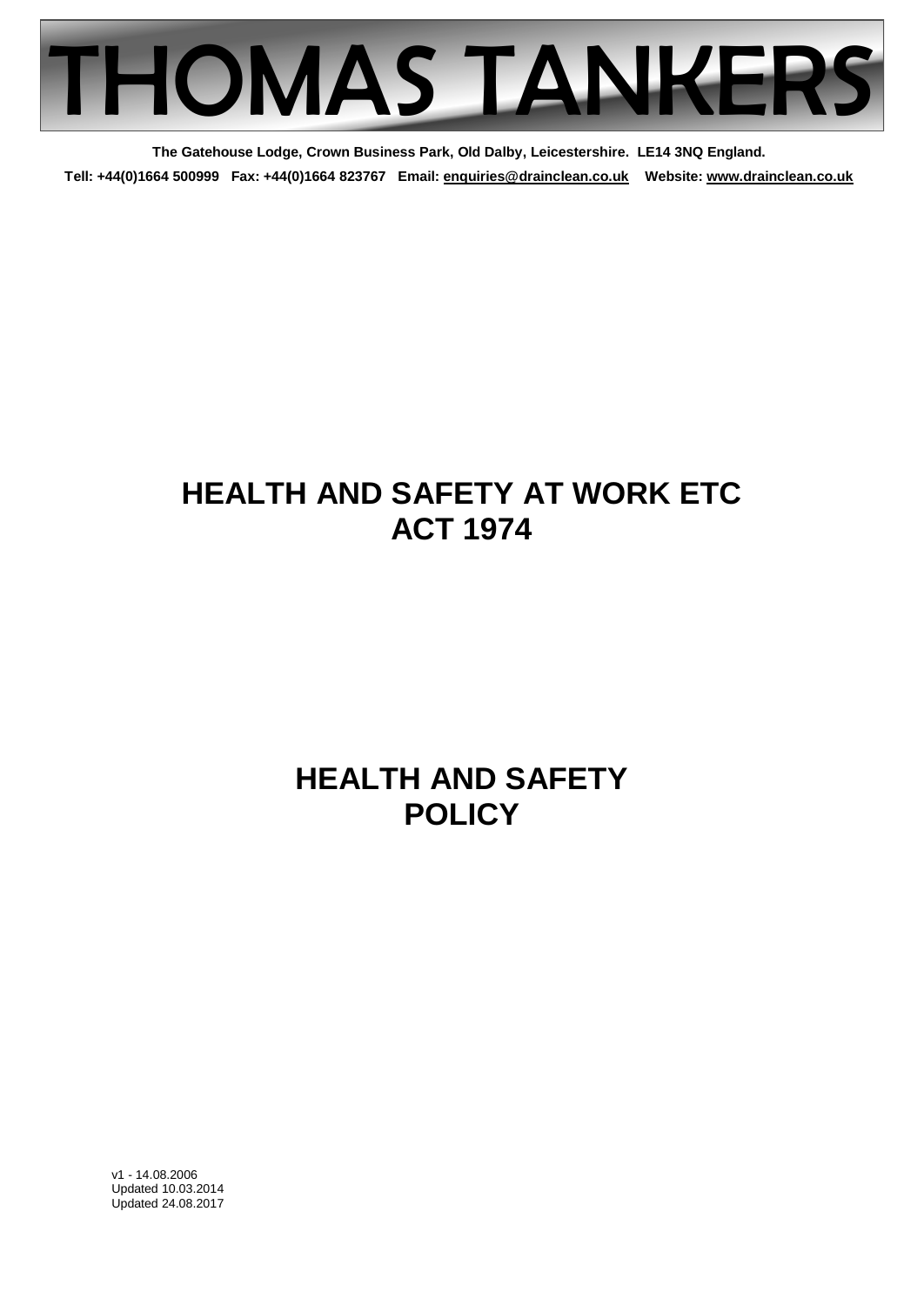#### **1.0 SAFETY POLICY STATEMENT**

#### **2.0 ORGANISATION AND RESPONSIBILITIES**

- 2.1 Directors' Responsibilities
- 2.2 Yard Supervisor's Responsibilities
- 2.3 Employees' Responsibilities
- 2.4 Contractors' and Sub-Contractors' Duties
- 2.5 Health and Safety Consultant's Responsibilities

#### **3.0 GENERAL ARRANGEMENTS**

- 3.1 Accident Reporting and Prevention
- 3.2 Advice and Consultancy
- 3.3 Children
- 3.4 Communications
- 3.5 Contractors and Sub-Contractors
- 3.6 Disciplinary Procedures
- 3.7 Drug and Alcohol Abuse at Work Policy
- 3.8 Electrical Equipment
- 3.9 Emergency/Disaster Plan
- 3.10 Fire Precautions
- 3.11 First Aid
- 3.12 General Safety Rules
- 3.13 Gross Misconduct
- 3.14 Hazard and Risk Assessment
- 3.15 Hazards
	- 3.15.1 Chemicals
		- 3.15.2 Compressed Air
		- 3.15.3 Hydraulics
		- 3.15.4 Gas Cylinders and Appliances
	- 3.15.5 Asbestos Bearing Wastes
	- 3.15.6 Clinical Wastes
	- 3.15.7 Yard
- 3.16 Housekeeping
- 3.17 Isolation of Equipment
- 3.18 Issue of Health and Safety Policy
- 3.19 Legislation
- 3.20 Manual Handling
- 3.21 Mobile Telephone Policy
- 3.22 Monitoring Health and Safety
- 3.23 Noise
- 3.24 Office Safety
- 3.25 Personal Protective Equipment
- 3.26 Plant and Equipment
- 3.27 Pressure Washers
- 3.28 Safe Places of Work
- 3.29 Safe Stacking and Storage
- 3.30 Safe Systems of Work
- 3.31 Safety Surveys/Inspections
- 3.32 Stress at Work Policy
- 3.33 Training
- 3.34 Transport
	- 3.34.1 Loading Shovels and Grabs
	- 3.34.2 Vehicles
	- 3.34.3 Driving on Company Business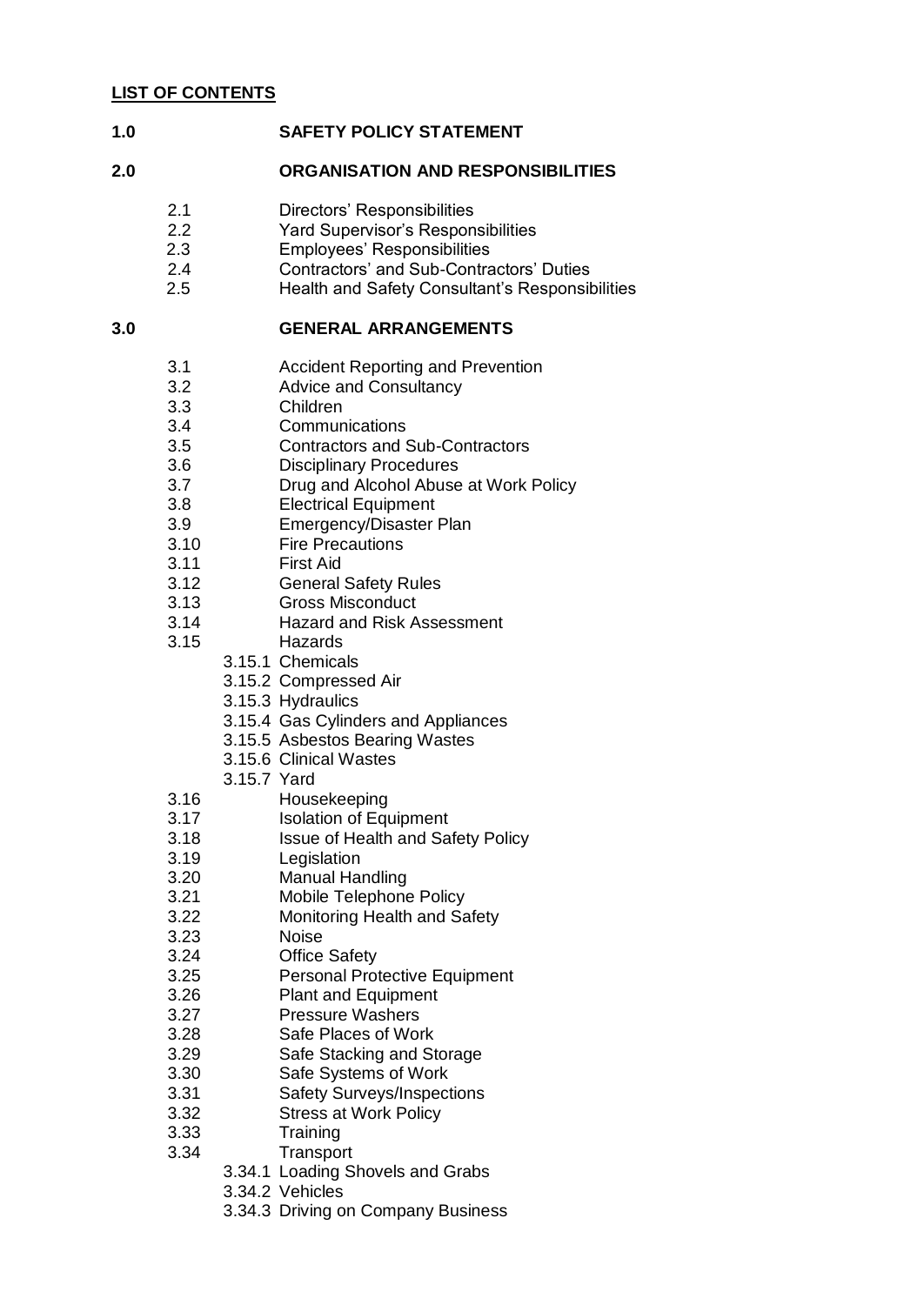- 3.35 Vibration
- Violence
- 3.37 Visitors and Other Persons
- 3.38 Waste Disposal
- 3.39 Welding<br>3.40 Workmai
- Workmanship Standards

# **4.0 APPENDICES**

- 4.1 Definitions of major injuries, dangerous occurrences and diseases reportable under RIDDOR.
- 4.2 Contractors Acceptance of Conditions Form
- 4.3 Near Miss/Minor Incident Reporting Form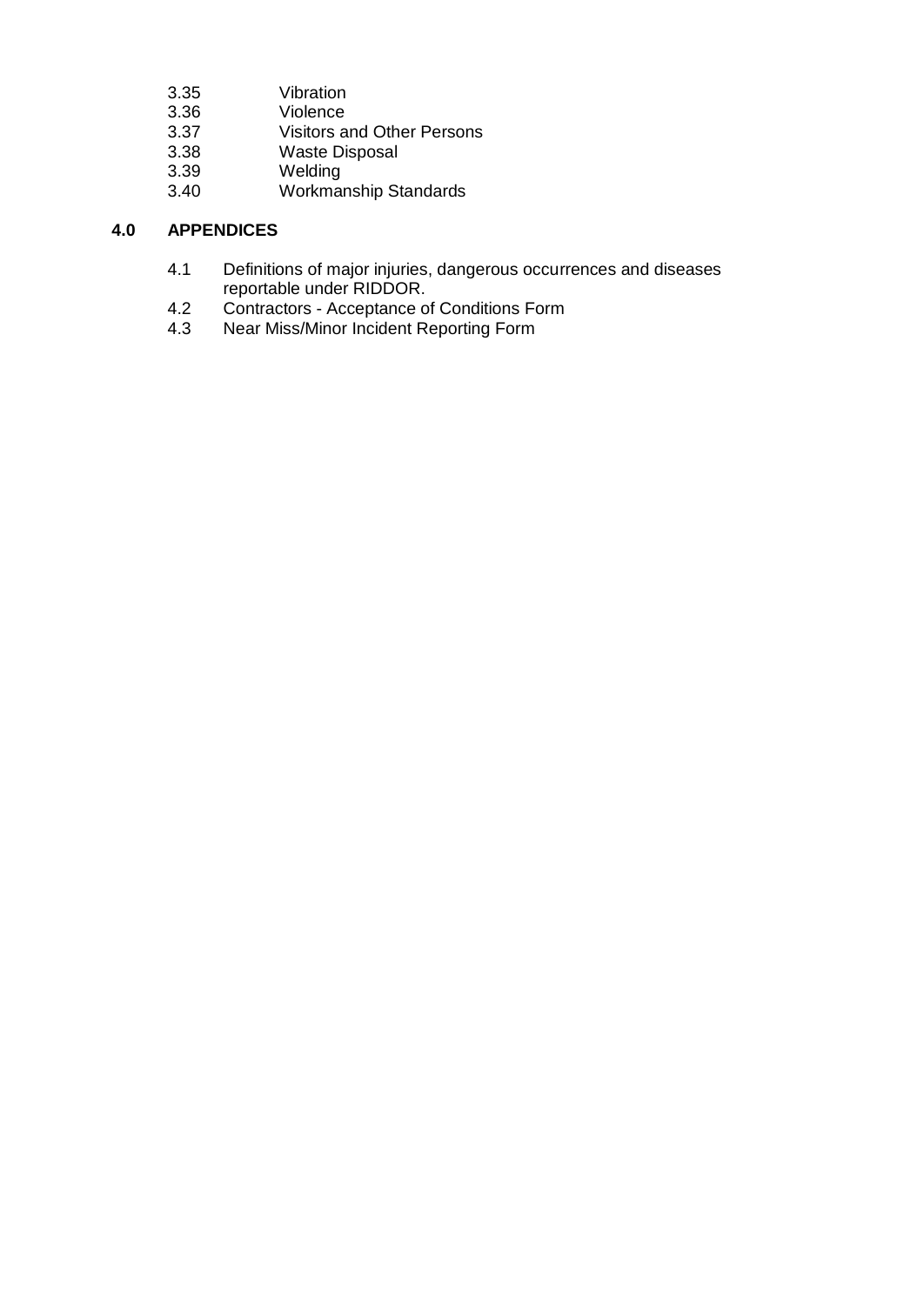# **1.0 SAFETY POLICY STATEMENT**

The Company is aware that control of health and safety in its operations and arising out of its work activities is an essential function of good management that leads to efficient operations, the protection of its workforce and the quality of its work.

It is the Company's policy to give a high priority to the health and safety of all of its employees in their working environment.

The Company is committed to providing, so far as is reasonably practicable, a place of work that is safe and without risk to the health, safety and welfare of all our employees, subcontractors and any other persons including members of the public.

Whilst accepting the responsibilities imposed by the Health and Safety at Work etc. Act 1974 and all relevant Regulations made under them it is the Company's intention to be selfregulating.

This objective can only be realised through clearly defined safety responsibilities and suitable arrangements designed to reinforce the General Statement of Policy.

The specific objectives of the Company are:

- 1. TO PROMOTE HIGH STANDARDS OF HEALTH, SAFETY AND WELFARE AND TO SAFEGUARD EMPLOYEES AND PROVIDE SAFE WORK METHODS AND WORK AREAS AND THEREBY REDUCE INJURIES, ACCIDENTS AND DAMAGE TO PROPERTY.
- 2. TO CREATE AND MAINTAIN A SAFE AND HEALTHY PLACE OF WORK FOR ALL EMPLOYEES, MEMBERS AND VISITORS TO OUR PREMISES.
- 3. TO PROVIDE SO FAR AS IS REASONABLY PRACTICABLE THE HEALTH, SAFETY AND WELFARE OF ALL THOSE WHO ARE NOT MEMBERS OF OUR ORGANISATION, BUT WHO COULD BE ADVERSELY AFFECTED BY OUR ACTIVITIES.
- 4. TO MAINTAIN AN UP-TO-DATE KNOWLEDGE OF RELEVANT LEGISLATION, CODES OF PRACTICE AND TECHNICAL DEVELOPMENTS IN CONNECTION WITH THE ORGANISATION'S OPERATIONS TO COMPLY WITH RELEVANT STATUTORY PROVISIONS.
- 5. TO PROMOTE A POSITIVE HEALTH AND SAFETY CULTURE AND TO COMMUNICATE TO ALL EMPLOYEES SO THAT THEY ARE AWARE AND UNDERSTAND THEIR RESPONSIBILITIES TO THEMSELVES AND TO OTHERS IN RESPECT OF HEALTH AND SAFETY MATTERS.
- 6. TO IDENTIFY AND TAKE MEASURES TO SAFEGUARD EMPLOYEES FROM ANY POTENTIAL HAZARD TO SAFETY OR HEALTH, RESPECTIVE TO THEIR PLACE OF WORK.
- 7. TO MAINTAIN PROPER PROVISIONS FOR FIRE PRECAUTIONS, FIRE FIGHTING AND SYSTEMS FOR EVACUATION IN THE EVENT OF AN EMERGENCY.
- 8. TO INSIST THAT SAFETY INSPECTIONS ARE CARRIED OUT AND THAT SAFETY SYSTEMS AND PROCEDURES ARE FOLLOWED.
- 9. TO PROVIDE INDUCTION SAFETY TRAINING FOR ALL NEW ENTRANTS AND TO IDENTIFY, SYSTEMATICALLY, TRAINING NEEDS FOR ALL LEVELS OF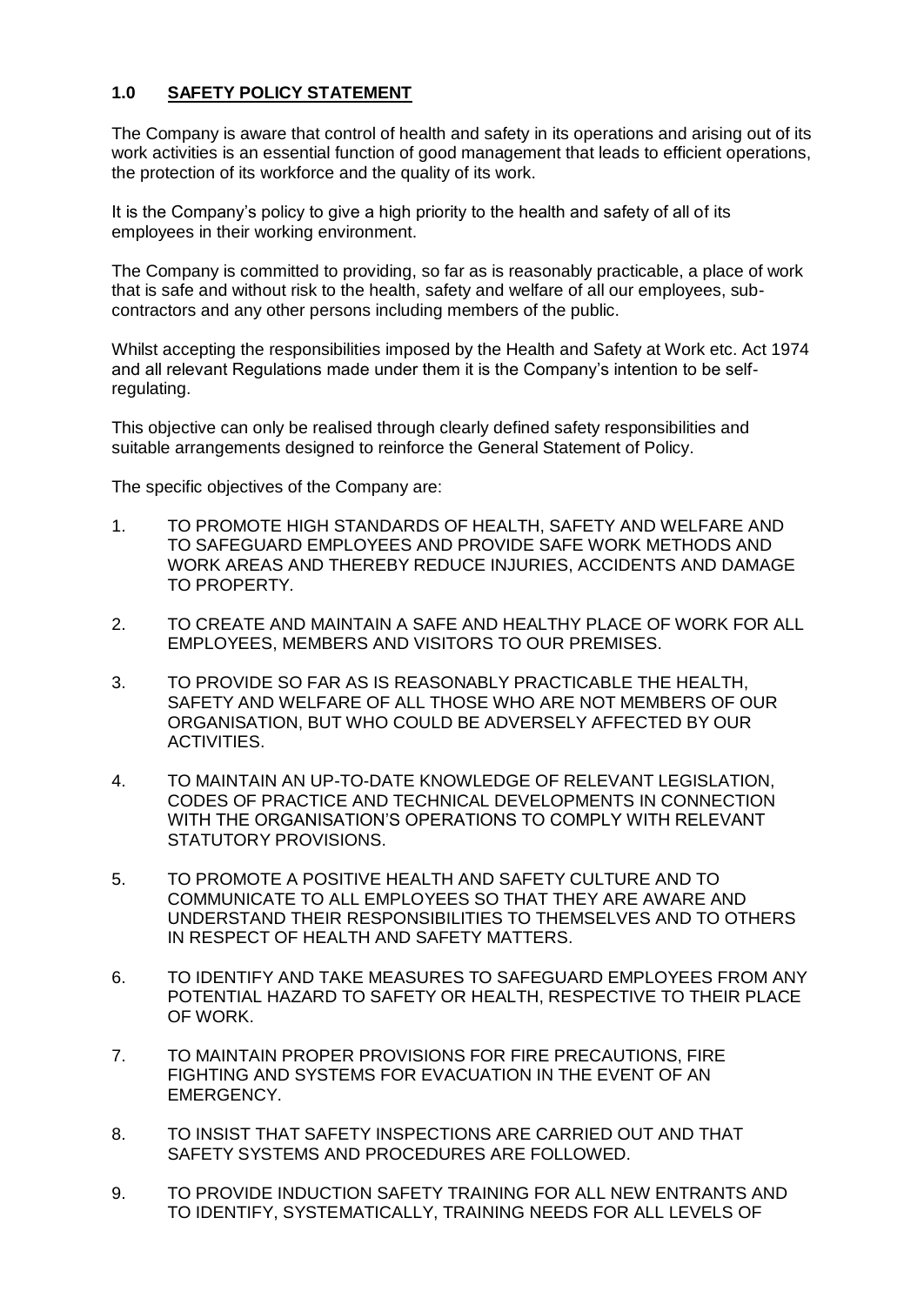EMPLOYEES IN THE AREAS OF HEALTH AND SAFETY AND TO DESIGN TRAINING PROGRAMMES TO MEET THESE NEEDS.

- 10. TO PROVIDE APPROPRIATE HEALTH SURVEILLANCE, MEDICAL AND RELATED FACILITIES TO SAFEGUARD THE HEALTH AND WELFARE OF ALL EMPLOYEES.
- 11. TO PROVIDE SUCH WELFARE FACILITIES AS ARE REASONABLE, HAVING REGARD TO THE SIZE AND NATURE OF THE COMPANY.
- 12. TO PROVIDE ALL NECESSARY RESOURCES TO MINIMISE THE RISKS INHERENT IN OUR ACTIVITY.
- 13. TO UNDERTAKE RISK ASSESSMENT FOR ALL ACTIVITIES AND TO INFORM EMPLOYEES OF THE RESULTS.
- 14. TO RE-APPRAISE AND UP-DATE THE HEALTH AND SAFETY POLICY AS AND WHEN NECESSARY FOLLOWING LIAISON WITH HEALTH AND SAFETY CONSULTANTS. COMMUNICATION OF ANY SUCH CHANGES WILL BE MADE TO ALL EMPLOYEES.
- 15. TO IDENTIFY SPECIFIC DUTIES FOR EMPLOYEES AND TO DELEGATE RESPONSIBILITY PROPORTIONALLY THROUGHOUT IT IN RESPECT OF HEALTH, SAFETY AND WELFARE.
- 16. AS FAR AS IS REASONABLY PRACTICABLE CONSULT AND LISTEN TO ALL MEMBERS OF THE COMPANY ON MATTERS RELATING TO HEALTH, SAFETY AND WELFARE.
- 17. TO PROVIDE A FRAMEWORK FOR MONITORING OUR SAFETY PERFORMANCE.

Signed:  $\blacksquare$ 

#### **CHARLOTTE A RUMSBY, FOR AND ON BEHALF OF THOMAS PLANT HIRE (MIDLANDS) LIMITED)**

Date: …………………………..24th August 2017………………………………………………….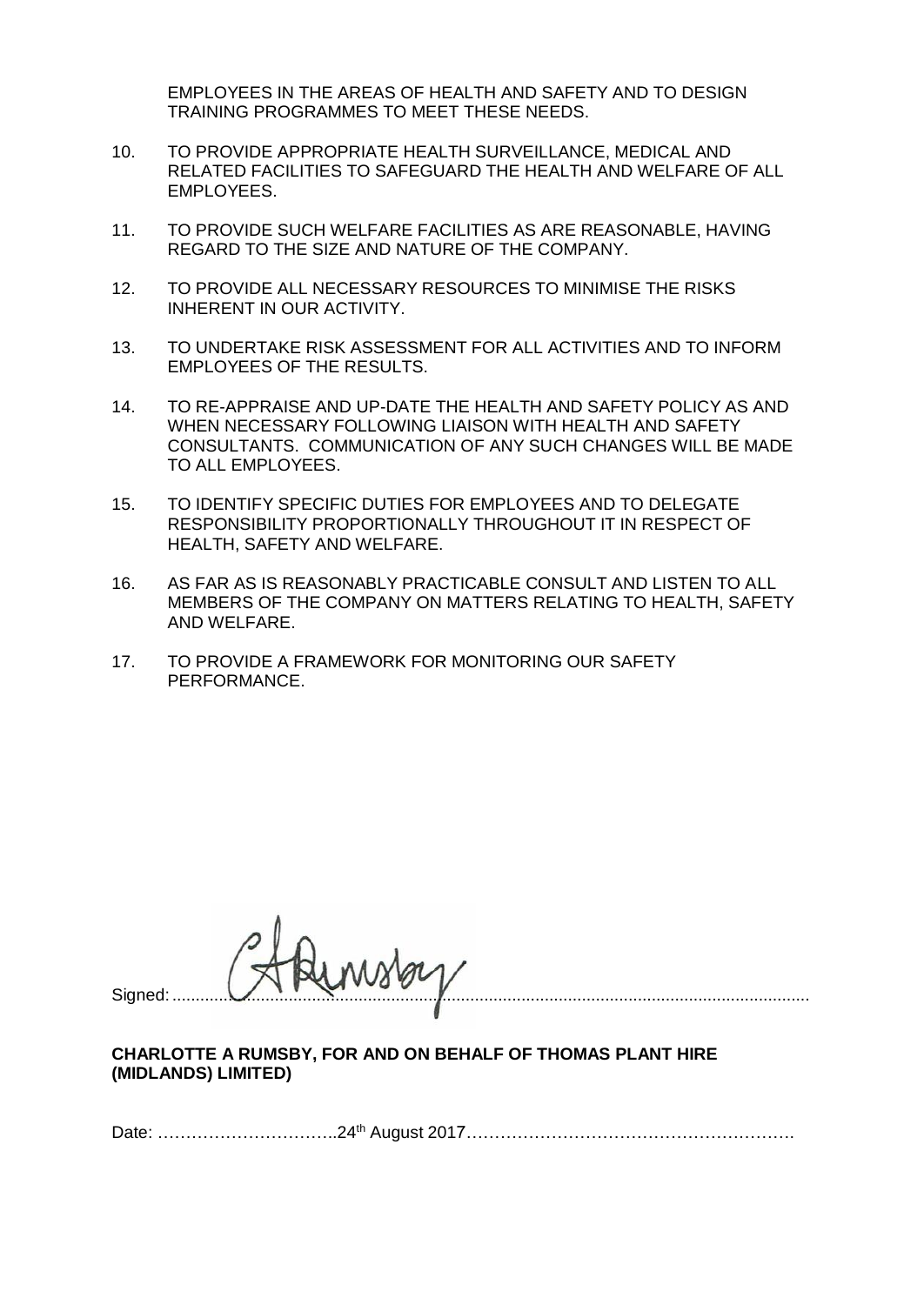# **2.0 ORGANISATION AND RESPONSIBILITIES**

The ultimate responsibility for health and safety lies with the Directors', but, to be practical, duties have to be delegated. In this respect certain individuals have been allocated specific responsibilities and are required to monitor performance and activities of subordinates to ensure that the acceptable standards are maintained. The following list identifies predominant persons within the Company, followed by their specific duties:

| Charlotte A Wild    | Director who is responsible for RIDDOR                                                                                                       |
|---------------------|----------------------------------------------------------------------------------------------------------------------------------------------|
| Alexandra Day       | Director who is responsible for First Aid                                                                                                    |
| The Yard Supervisor | Is responsible for health and safety for works carried out on the<br>premises, i.e. tipping loads, checking loads and operating<br>machinery |
| Paul Mabbutt        | <b>Health and Safety Consultant</b>                                                                                                          |

Finally, all employees are responsible for safety during their hours at work.

# **2.1 The DIRECTORS' will:**

- 1. Observe and comment on effectiveness of Policy, and institute any changes. The Policy will be reviewed on an annual basis, unless circumstances dictate otherwise.
- 2. Promote safe working practices among Company employees.
- 3. Maintain an up-to-date knowledge of Legislation and Codes of Practice as they affect the Company's activities, particularly the requirements of the Health and Safety at Work etc. Act 1974 and the Management of Health and Safety at Work Regulations 1999. However, all Statutory Regulations and Codes of Practice must be adhered to and observed on site, as required.
- 4. Provide adequate and appropriate training for all members of staff.
- 5. Arrange for funds and facilities as necessary to meet the requirements of this Policy.
- 6. In conjunction with site personnel investigate all accidents/incidents, as they affect Company business.
- 7. Enter all accidents, however small, in the Accident Book.
- 8. In conjunction with Paul Mabbutt, carry out the appropriate steps as required by RIDDOR 1995, that is, to inform the HSE by the quickest means in the first place and to complete and return the F2508 form within ten days.
- 9. Comply with all statutory responsibilities and see that the objectives of the Health and Safety Policy are met.
- 10. Provide appropriate induction training to all new employees as outlined in the Policy and maintain suitable records of all such training.
- 11. Only employ contractors and sub-contractors who work in accordance with the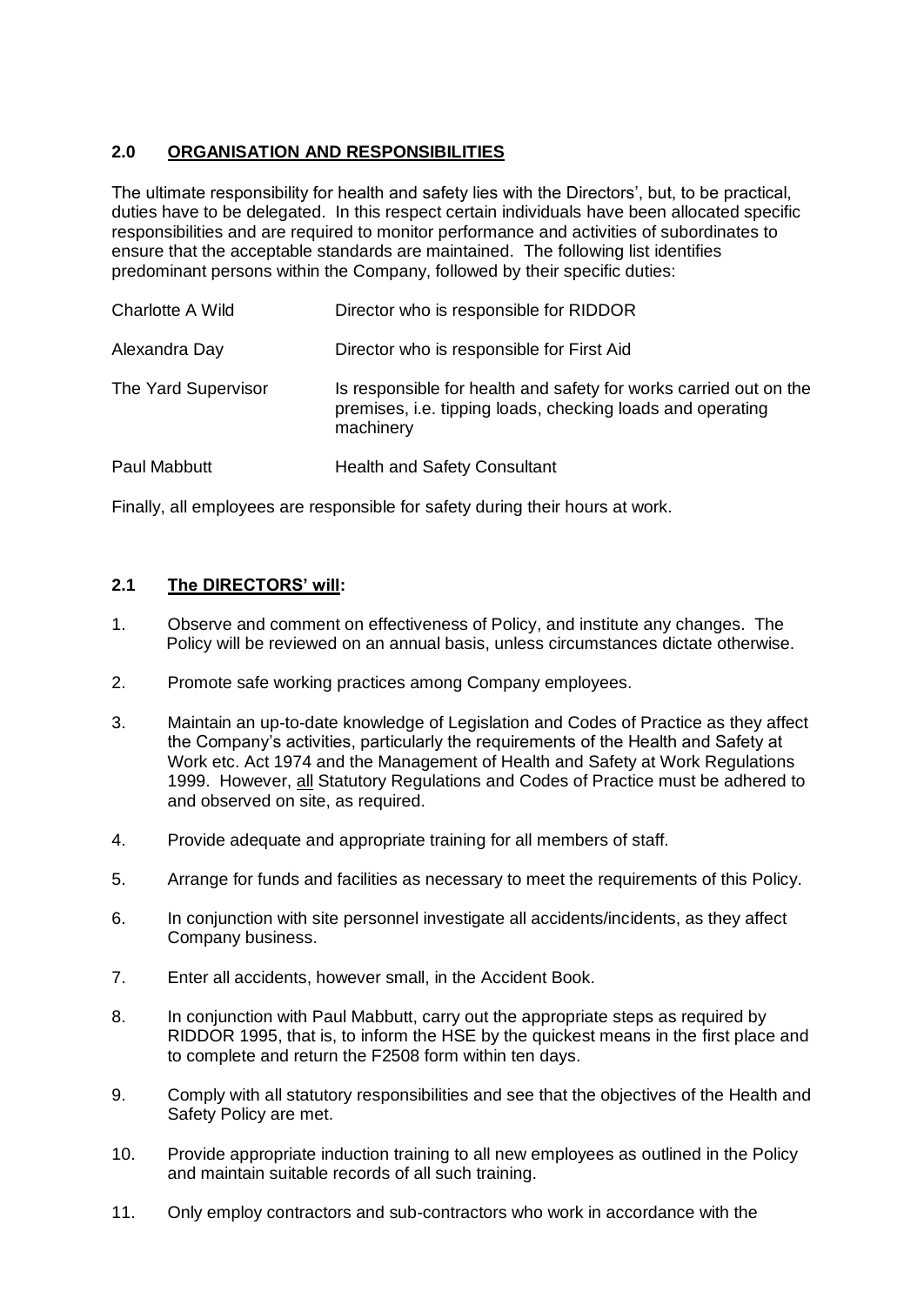requirements of the Safety Policy in their areas of work, and that safety activities are co-ordinated between the contractors, who may be working on the same site.

- 12. Provide resources and funds for any statutory inspections necessary are carried out as required and maintain appropriate records.
- 13. Issue method statements and stipulate safe systems of work where Risk Assessment indicates so that all work is carried out in accordance with Statutory and Company regulations and Codes of Practice.
- 14. Provide and maintain in a safe condition at all times, safe access to and egress from all places of work.
- 15. Co-operate with and act upon, any requirements of the Health and Safety Executive, Environmental Health Officer or appropriate body as far as is reasonably practicable.
- 16. Be prepared to reprimand any member of staff who fails to discharge his/her duties satisfactorily and the responsibilities allocated to them.

#### **2.2 The YARD SUPERVISOR will:**

- 1. Comply with all statutory responsibilities and see that the objectives of the Health and safety Policy are met.
- 2. Provide the necessary support and information to enable employees to implement all aspects of the Policy.
- 3. Promote safe working practices among Company employees.
- 4. Be responsible to the Directors' in relation to all vehicles and operational aspects of the business that will be carried out safely as outlined in the Policy.
- 5. Familiarise himself with the requirements of the Health and Safety Policy and actively promote safety on the site.
- 6. In conjunction with Paul Mabbutt undertake Risk Assessment as required by Regulation 3 of the Management of Health and Safety at Work Regulations 1999.
- 7. Implement arrangements with sub-contractors and other contractors on site to avoid confusion about areas of responsibility.
- 8. Make sure that PPE is available, where appropriate, and that it is used properly and effectively, particularly in relation to the use of substances hazardous to health. Set a personal example on site by wearing appropriate PPE.
- 9. Plan and maintain a tidy site that is of prime importance in eliminating hazards.
- 10. In conjunction with the Directors' and Paul Mabbutt investigate all accidents and incidents, as they affect Company business.
- 11. Provide facilities for welfare, sanitation, fire precautions and emergency procedures and see that they are in place and operational.
- 12. In conjunction with Paul Mabbutt issue method statements and stipulate safe systems of work where Risk Assessment indicates, so that all work is carried out in accordance with Statutory and Company regulations and Codes of Practice.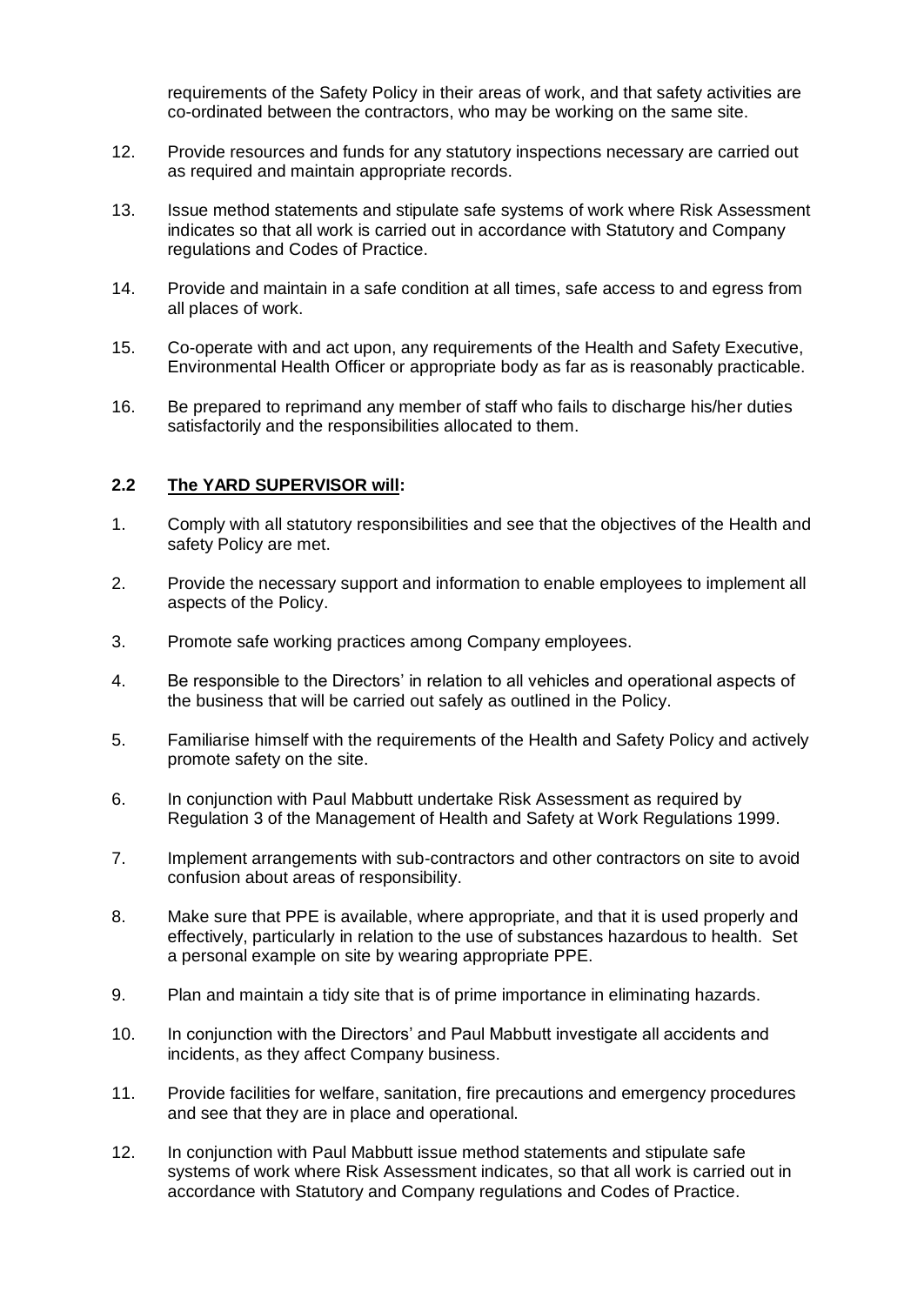- 13. Provide all new starters with appropriate induction training as outlined in the Policy and maintain suitable records of all such training.
- 14. Assist the Directors' and Paul Mabbutt to ensure the appropriate steps are taken as required by RIDDOR 1995, that is, to inform the HSE by the quickest means in the first place and to complete and return the F2508 form within ten days. Ensure all accidents, however small, are entered in the Accident Book.
- 15. Co-operate with and act upon, any requirements of the Health and Safety Executive, Environmental Health Officer or appropriate body as far as is reasonably practicable
- 16. Be prepared to reprimand any member of staff who fails to discharge his/her duties satisfactorily and the responsibilities allocated to them.
- 17. Advise the Directors' and all employees of any additional safety requirements which may be imposed by the Client.

#### **2.3 EMPLOYEES will:**

All employees regardless of their position have a duty to co-operate with the Company in matters relating to safety, health and welfare.

Particular emphasis is placed on the following:-

- 1. The wearing of any protective equipment issued.
- 2. Not to misuse any item of plant.
- 3. To report defects in plant or equipment.
- 4. Avoid improvisation.
- 5. To replace any protective barriers which may have been temporarily removed.
- 6. Report all accidents to their immediate supervisor.
- 7. To adhere to Company rules in their place of work.
- 8. To take reasonable care for the safety of themselves and other persons who may be affected by one's acts or omissions at work.
- 9. To familiarise themselves with the Health and Safety Policy and conduct their work in a manner which is compatible with its aims.
- 10. To ensure the safety of any visitors they may receive on the premises.
- 11. To inform their immediate supervisor, of any hazardous situation they may recognise or any dangerous or potentially dangerous incident they may witness.
- 12. As regards any duty or requirement imposed on one's employer or any other person by or under any of the relevant statutory provisions, to co-operate with the employer, so far as is necessary to enable that duty or requirement to be performed or complied with.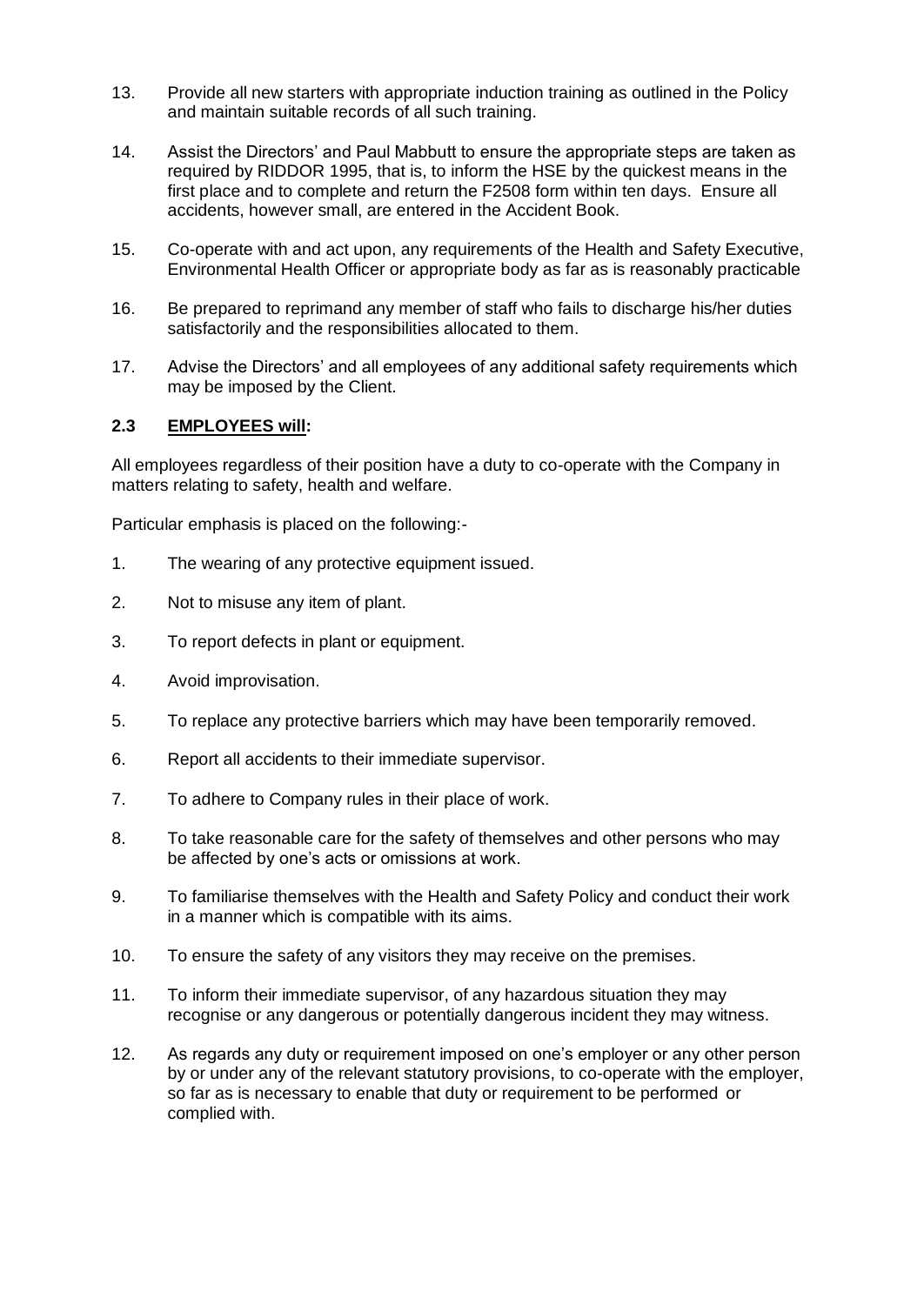# **2.4 CONTRACTORS' AND SUB-CONTRACTORS' DUTIES**

- 1. It is a condition of all sub-contractors orders that they carry out their work in accordance with the requirements contained in the Health and Safety Policy of this Company.
- 2. All contractors' employees are to abide by all current relevant legislation.
- 3. All areas of responsibility to be established with site supervision before the commencement of work on site.
- 4. Where sub-contractors employ more than five persons or more, a copy of their Health and Safety Policy will be required, before the commencement of the work.
- 5. Risk Assessment sheets with respect to hazardous substances used on site by subcontractors under the Control of Substances Hazardous to Health (COSHH) Regulations 2002 (as amended), to be available for site supervision.
- 6. Any work activity to be undertaken which requires a specific Risk Assessment, i.e., high risk work activity, then a copy of the specific Risk Assessment is required, prior to the work commencing.
- 7. All plant and equipment is required to conform to the requirements of the Provision and Use of Work Equipment Regulations 1998.
- 8. All contractors are expected to sign the 'Acceptance of Conditions' form prior to any works commencing - see Appendix 4.2.

# **2.5 The HEALTH AND SAFETY CONSULTANT will:**

Be responsible to the Company for the following:

- 1. Keeping the Company informed in respect of best current practice, equipment development, hazard recognition and changes in legislation.
- 2. Liaising with the various regulatory authorities on matters related to health and safety at work, if necessary.
- 3. Liaising with the Company regarding all health and safety matters including training requirements and organising courses and/or placements as necessary.
- 4. Circulating information to the Company, as and when required.
- 5. Liaise with employer's representative and employees to ensure compliance with the Health and Safety (Consultation with Employees) Regulations 1996.
- 6. In conjunction with the Directors' ensure the appropriate steps are taken as required by RIDDOR 1995, that is, to inform the HSE by the quickest means in the first place and to complete and return the F2508 form within ten days.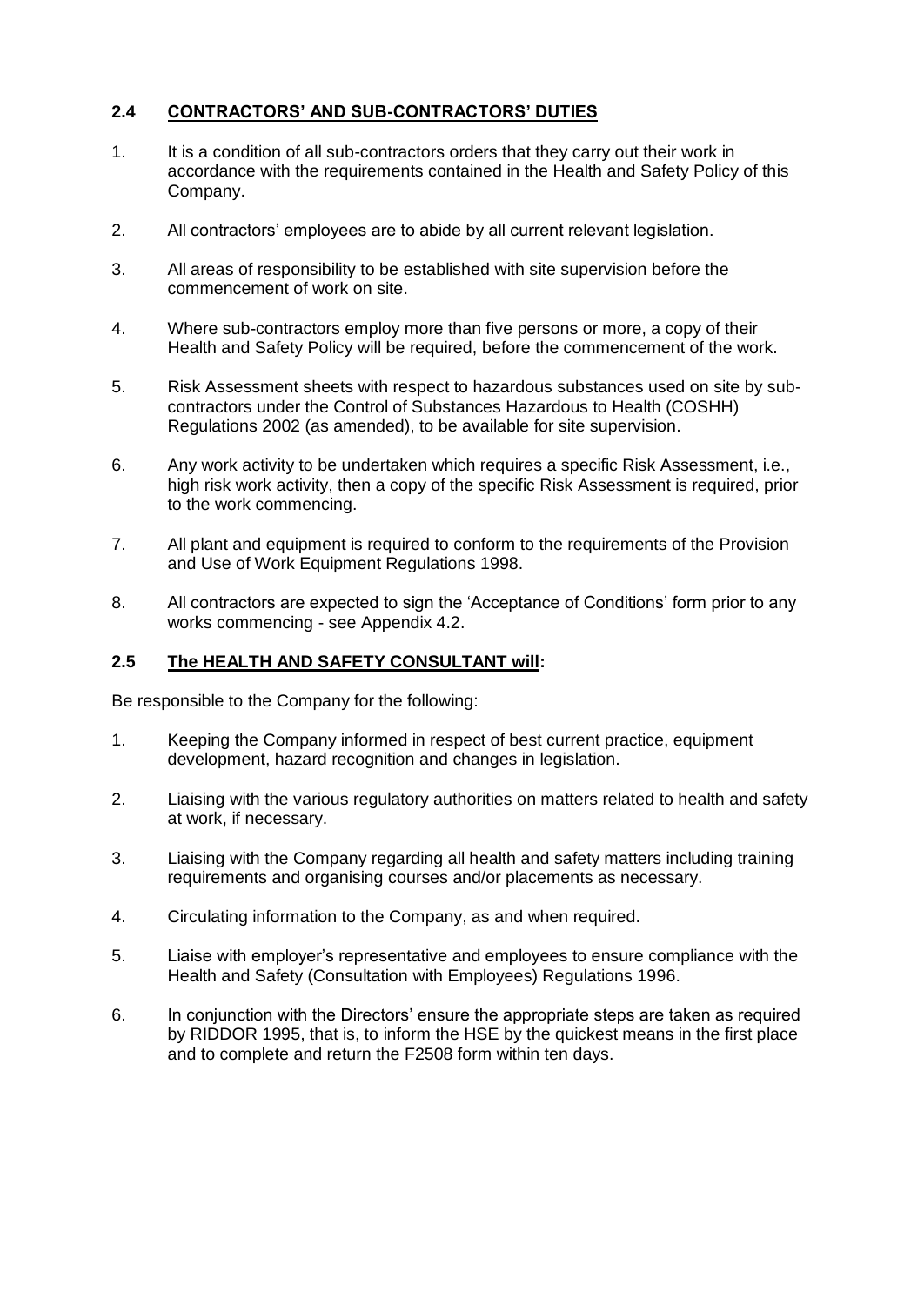## **3.0 GENERAL ARRANGEMENTS**

This section defines the standards which relate to all employees, contractors and subcontractors, whilst at work, and of visitors to site. It is the responsibility of all employees to observe these arrangements and behave in a safe and reasonable manner whilst at work.

Failure to comply may render employees liable to action involving an established disciplinary procedure, which in cases of gross misconduct may result in summary dismissal.

It should be borne in mind that a breach of health and safety legislation by an employee is a criminal offence and action taken by an Enforcing Officer against an individual may result in heavy penalties, i.e., fines and imprisonment and potential consequential loss of employment.

The Company recognises that it is not possible to prepare in written form for every safety rule laid down by the Company as circumstances may vary depending upon the nature of work. However, employees are expected to act in a sensible manner and adhere to any reasonable, verbal instruction given.

#### **3.1 ACCIDENT REPORTING AND PREVENTION**

It is realised that accidents can occur; therefore the following procedures will be adopted, the main emphasis being on prevention.

Initially all accidents will be reported to the Director responsible for RIDDOR. The Director will carry out a preliminary investigation highlighting the main cause. If necessary or applicable the Director will in conjunction with the Safety Advisor carry out an in depth investigation depending on the serious nature of the accident, e.g.,

- 1. Anybody absent from work for three days or more including rest days and weekends.
- 2. Death or a serious injury which requires hospitalisation.
- 3. A notifiable occupational disease.

All accidents involving a visit to the First Aid Container or more serious will be entered into the Accident Report Book located in the Office and the Director informed.

The Director will be responsible for ensuring the Health and Safety Executive are notified of any reportable incidents. A copy of all reports will be kept and when applicable sent to the insurance company. A list of reportable incidents as required by the Reporting of Injuries, Diseases and Dangerous Occurrences Regulations 1995 is to be found in Appendix 4.1.

In the event of a Near Miss or Minor Incident it is the duty of all employees to complete a copy of the relevant form which can be seen as Appendix 4.3 at the end of this Policy and hand it to one of the Directors'.

The above reporting procedure which has been in place since 1996 has been simplified and offers a facility to report all cases to a single point, the Incident Contact Centre (ICC), based at Caerphilly.

This centre will mean that you no longer need to be concerned about which office and which enforcing authority you should report to.

You can report incidents in a variety of ways, by telephoning, fax, via the internet, or by post, making it more convenient for you. (The telephone service is available Monday to Friday from 8.30 am to 5.00 pm). You can still report directly to your local HSE office or local authority (by phone and then on form 2508 or 2508A), and these reports will be forwarded to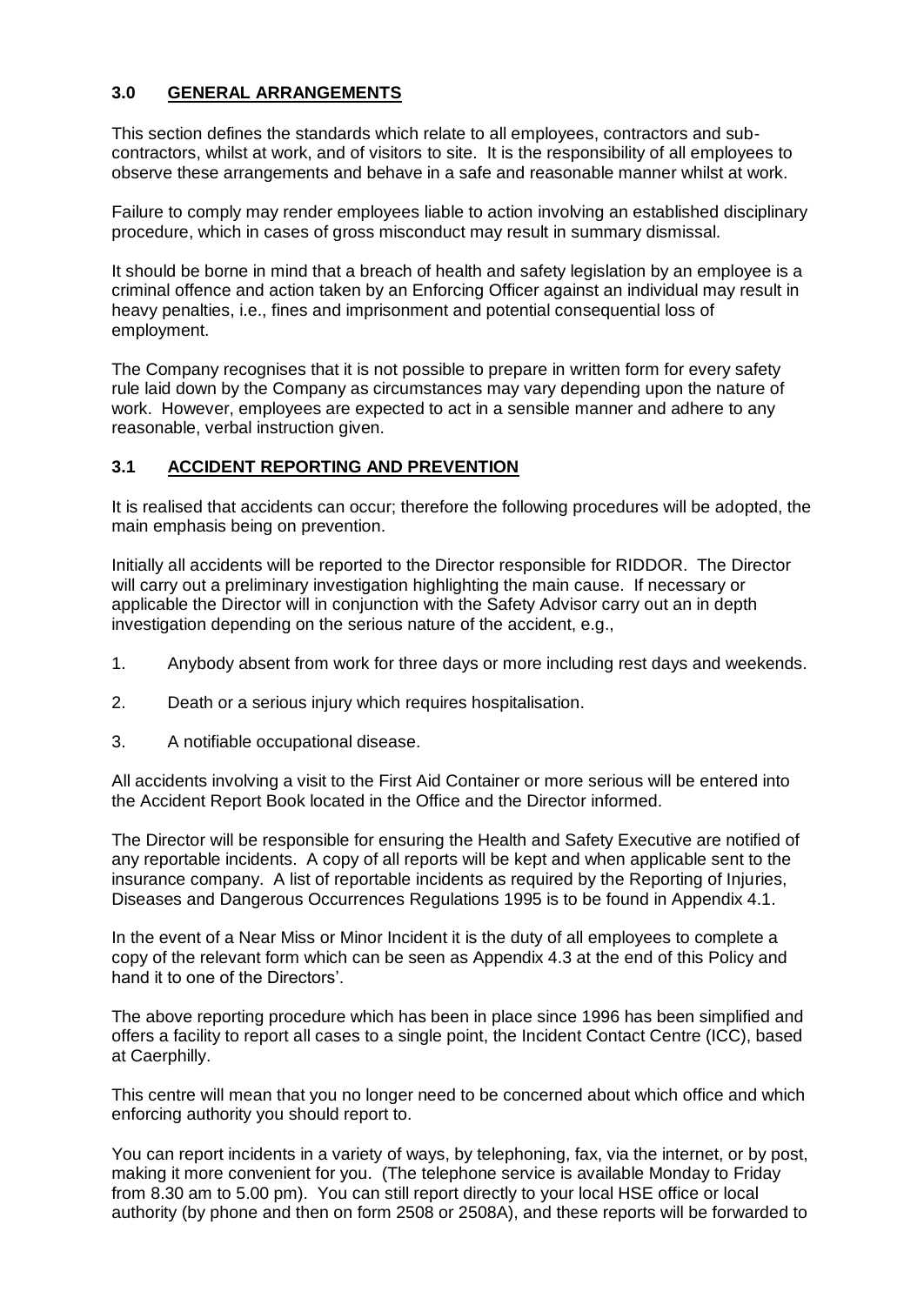the ICC for processing.

If you use the internet or telephone service you may not have your own copy of the official reporting forms (2508 and 2508A) - the requirement to keep a record of reported incidents for inspection by visiting officers still remains. To help with this you will be sent a copy of your report and given the chance to correct any errors in it.

This procedure will make reporting easier. It should also improve the quality of the information obtained, allowing for more detailed risk assessments to help HSE and local authorities get a better understanding of trends.

#### Contacts:

Please send postal reports to the following address: Incident Contact Centre Caerphilly Business Park Caerphilly, CF83 3GG

For internet reports please go to: www.riddor.gov.uk or alternatively link in via the HSE website: www.hse.gov.uk

By telephone (charged at local call rate): 0845 300 9923

By fax (charged at local call rate): 0845 300 9924

By e-mail: riddor@natbrit.com

It should however be noted that any employee wishing to raise any safety problem is encouraged to do so at the time via one of the Directors'.

#### **3.2 ADVICE AND CONSULTANCY**

The local inspector's office and telephone number is:

The Health and Safety Executive, Belgrave House **Greyfriars** Northampton NN1 2BS Tel: 01604 738300

The Employment Medical Advisory Service is situated at the same premises with them same telephone number.

The safety consultant's office and telephone number is: S M Services (Midlands) Limited 1 Chalfont Close Melton Mowbray Leics LE13 0JW Tel: 01664 853060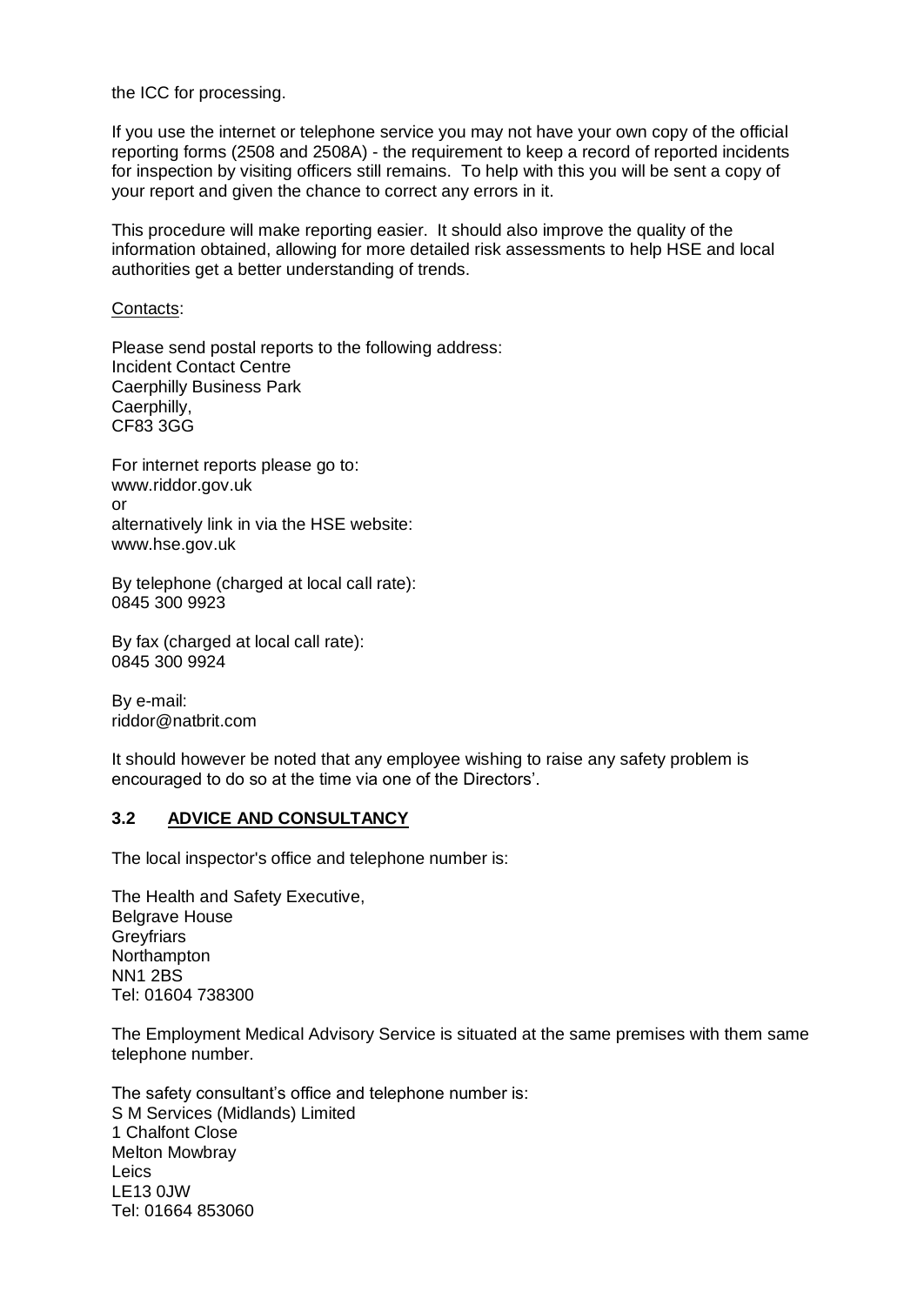# **3.3 CHILDREN**

Children under the age of 16 are not allowed in the transfer station or head office premises or working areas under any circumstances, other than when employed on recognised Youth Training Schemes when the requirements of the Management of Health and Safety at Work Regulations 1999 must be met in full.

# **3.4 COMMUNICATIONS**

Where necessary all employees working away from the transfer station carry a mobile telephone and it is a responsibility of the employees to ensure that effective communication is in place at all times.

## **3.5 CONTRACTORS AND SUB-CONTRACTORS**

A contractor is regarded as any person or Company who enters into an agreement (verbal or written) with a host Company or Organisation to carry out services.

Under Section 3 of the Health and Safety at Work etc. Act 1974, the employer has a duty to ensure the health, safety and welfare of all persons, not in his direct employment - and this includes contractors and sub-contractors.

In essence any contractor, or sub-contractor, working on site will:

- Comply with all statutory legislation, particularly the Health and Safety at Work etc. Act 1974; the Control of Substances Hazardous to Health Regulations 2002 (as amended); and the Management of Health and Safety at Work Regulations 1999 and any other relevant applicable legislation.
- Familiarise themselves, and their personnel, with the work site and any hazards that may be encountered.
- Comply in principle, with the requirements of the Health and Safety Policy of this Company.
- Take precautions to protect the work site, all employees and any others that may be affected by their activities.
- Comply with all occupational health and safety legislation, applicable to the work being undertaken.
- Provide their own personnel with suitable Personal Protective Equipment, at their expense.
- Keep their employees within the designated working areas.
- Engage on any contract, only such persons as are skilled, experienced and competent in the performance of their trade.
- Use only equipment that conforms to the Provision and Use of Work Equipment Regulations 1998.
- Notify the Company of any hazards and risks they may introduce.

# **3.6 DISCIPLINARY PROCEDURES**

Guidance on Disciplinary procedures and actions should be obtained from the Office.

#### **3.7 DRUG AND ALCOHOL ABUSE AT WORK POLICY**

This policy is to be regarded as forming part of the Company's Safety Policy.

The Company has a duty to employees, the public and to statutory requirements.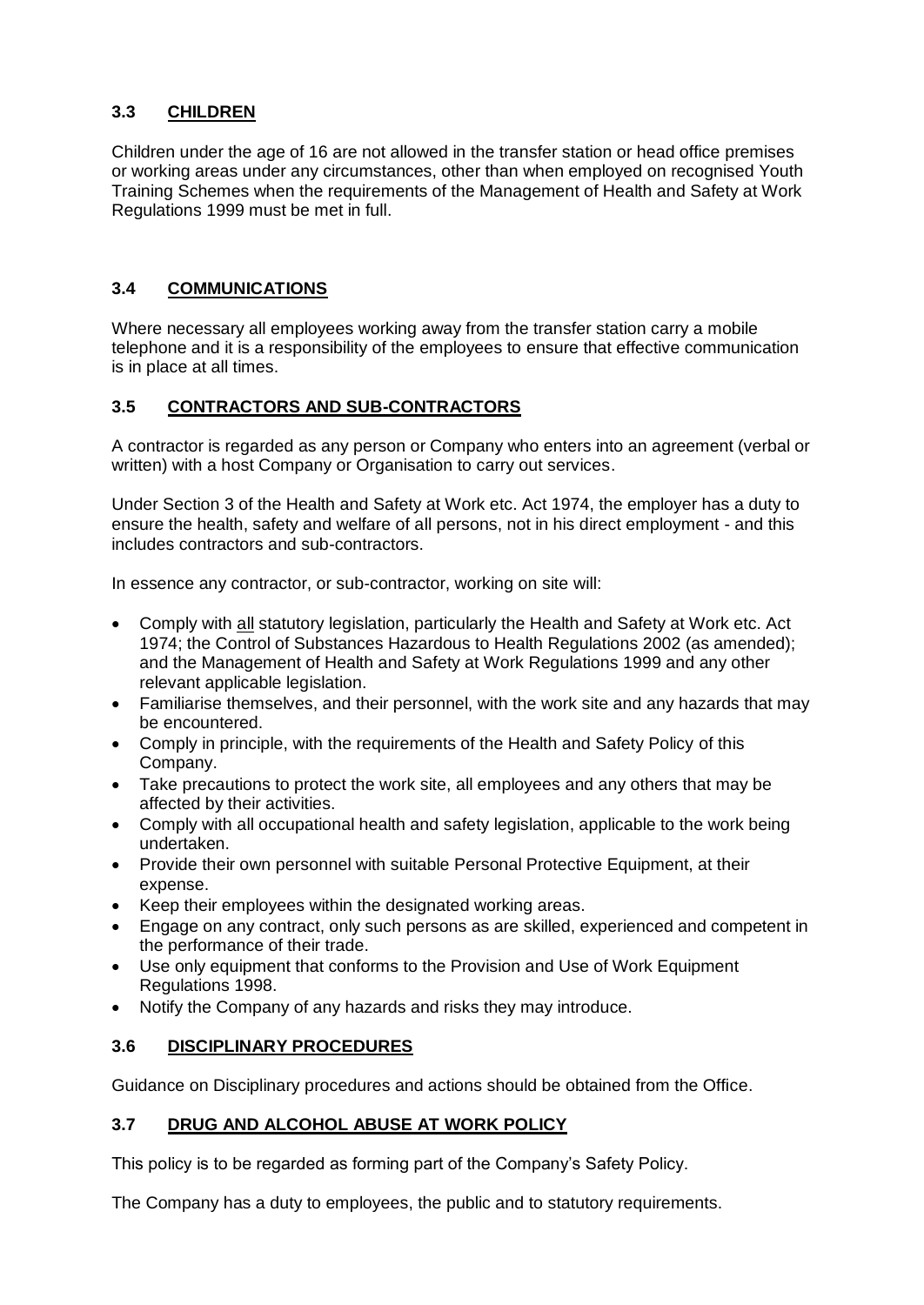No employee must report for work while unfit through drugs or alcohol or if alcohol has just been consumed or drugs administered. Possession or consumption of drugs (other than prescribed medications that have been declared safe by a medical practitioner). Noncompliance with these rules will result in dismissal.

# **Definition of drug abuse:**

Any use of illegal drugs; misuse of prescribed drugs whether unintentional or deliberate including substances such as solvents and glue. **Effects of drug abuse:**

Differing drugs acting on the brain can have nullifying effects with disastrous consequences. Prescribed drugs can combine with alcohol and produce unusual effects of behaviour. Alcohol and depressant drugs are particularly dangerous. Improper use may lead to addiction with all the trauma attached for self, family and friends.

## **Assistance:**

If anyone suspects that they may have a drug problem it is essential that they seek help and professional advice themselves. Help can be obtained from or through your own general practitioner or the Employment Medical Advisory Service (EMAS) or by contacting your employer in strict confidence. All contacts, discussions and any subsequent treatments are in the strictest of confidence. Absence due to treatment will be treated as normal sickness. The consequences of not seeking help will result in immediate disciplinary action.

Trafficking of drugs has to be reported to the police by law.

The fact that some of the work involves hazardous machinery/vehicles and substances hazardous to health greatly increases the importance of ensuring that all operators are completely free of the effects of alcohol and drugs. To report for work under any degree of influence will result in dismissal - there is too much at stake. Do not take risks, if your doctor prescribes drugs of any description you must verify with him that it is safe to work and inform him of the type of work you do and of the existence of this policy.

#### **Screening:**

As many lives can be put at risk through alcohol or drug abuse, screening may take place on recruitment and thereafter at random for all duties that demand the guaranteed freedom from drug and alcohol. This is not a case of persecution but of fulfilling obligations on the various pieces of legislation, such as the Health and Safety at Work etc. Act 1974 and the Management of Health and Safety at Work Regulations 1999.

# **Alcohol:**

No alcoholic drinks can be consumed on the premises during the working day - unless with the prior approval of the Directors' of that area of responsibility. Any employee who is deemed to be under the influence of alcohol so that it has an effect on a safe and effective working environment will be sent home immediately and subject to Disciplinary Procedures.

# **3.8 ELECTRICAL EQUIPMENT**

Relevant legislation covering electricity on site is contained in the Electricity at Work Regulations 1989.

Portable electrical appliances and extensions leads and any which may be hired in when required, are subject to an inspection and test by a competent person at a frequency determined by that person to ensure they are still safe to use. Documentation to this effect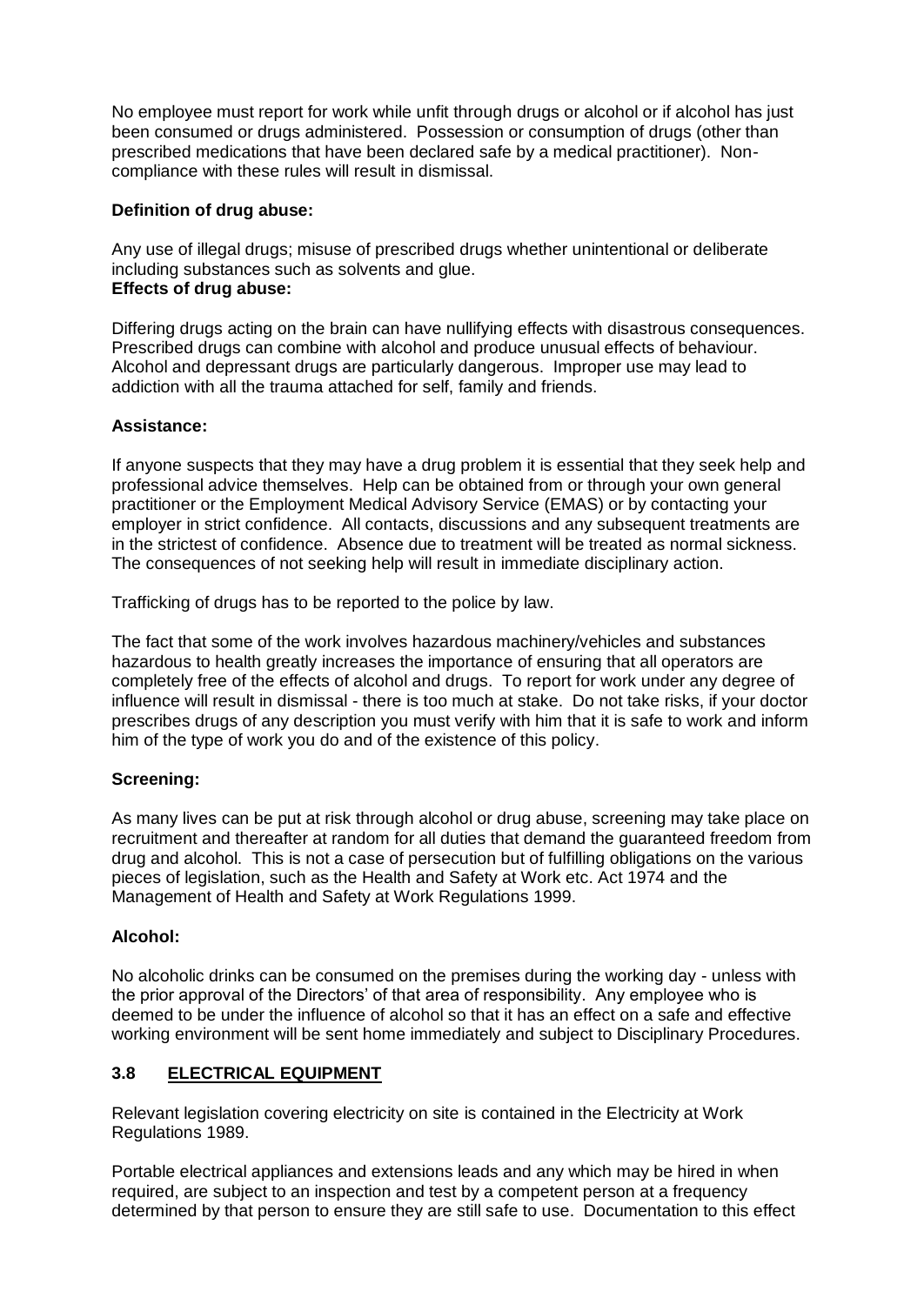is available and results of inspections recorded for future reference. Ideally, all 240 volt portable appliances should be used in conjunction with a residual current device (RCD) which would be capable of cutting off the supply to the appliance at an earth fault level of 30 mA.

# **3.9 EMERGENCY/DISASTER PLAN**

This is in response to Regulation 8 of the Management of Health and Safety at Work Regulations 1999.

The kind of possible incidents are:

- 1. Fire
- 2. Explosion
- 3. Exposure to toxic release
- 4. Flooding
- 5. Aircraft crash
- 6. Violent weather conditions

When working on a client's site, procedures under their emergency evacuation should be understood and followed. All Company employees, sub-contractors working on behalf of the company and visitors should be made aware of any emergency evacuation procedures in force.

The Company procedure for dealing with an emergency is:

- 1. If working in premises other than those at the Leicester Road Industrial Estate all employees must be aware of procedures required by the said premises in case of emergency, i.e., fire escape routes, fire drills, assembly points, etc.
- 2. If working in the office or on the site then employees are to vacate by the nearest exit and assemble outside at the designated assembly point. No one should re-enter the buildings or site for any reason until advised to do so by the Fire Officer/Incident Controller.
- 3. In case of fire on any site all persons should be aware of any alarm points and position of fire appliances. Alarms should be raised in any case and appliances only to be used where no personal risk or risk to others is likely.

#### **3.10 FIRE PRECAUTIONS**

All fire extinguishers on the premises, are checked by a competent person on a regular basis, and any defects reported and dealt with as soon as possible. Fire extinguishers are subject to an examination and test annually, which is currently undertaken by an approved specialist Company.

In the event of a fire the first consideration is the safety of people. It is the responsibility of employees to know where the fire exits and extinguishers are situated. Fire exits that are clearly identified must be kept clear at all times.

In the event of a fire being discovered: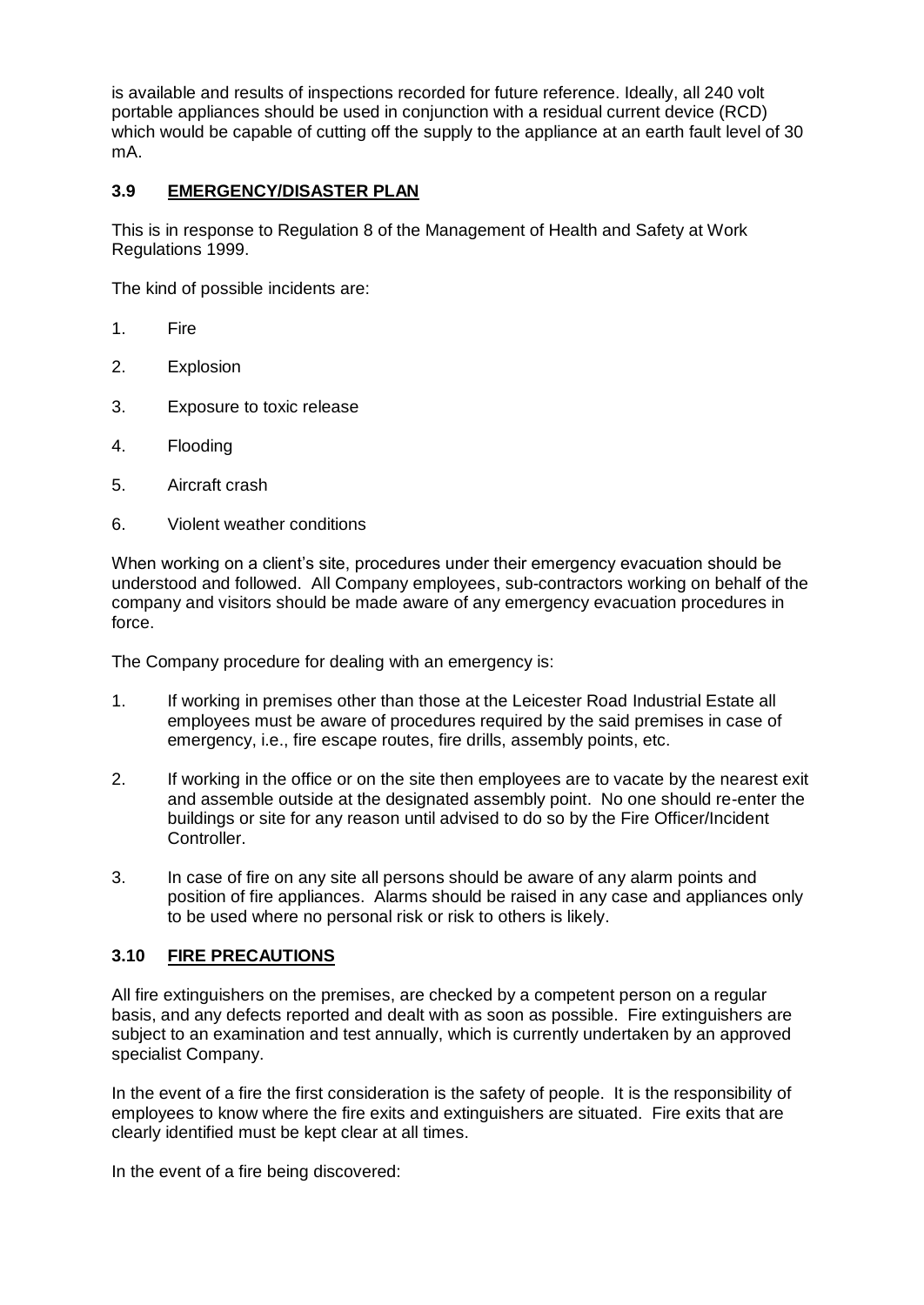## **On discovering a fire**

- If you discover a fire, raise the alarm immediately
- If you have been trained and feel that it is safe to do so, attempt to fight the fire using the equipment provided
- If this fails, evacuate immediately to the designated Assembly Point. Ensure that no-one is left on the premises and if applicable and close the door behind you
- Ensure that you or the designated person has called the fire brigade
- Play your part in the roll-call so that you are safely accounted for.

#### **If you hear a fire alarm**

- Operate any essential shutdown devices, e.g. machinery
- Immediately leave using the nearest available fire exit
- Report to the Assembly Point for a roll-call
- If you are with a visitor, ensure they accompany you.

#### **Fire marshals**

- Encourage staff around you to evacuate and to proceed to the Assembly Point
- Report to the person in charge, noting any absentees.

#### **Person in charge**

- Gather all information regarding the evacuation
- Establish if it is a genuine fire or false alarm
- Ensure that the Fire and Rescue Services have been called
- Liaise with the Fire and Rescue Services on its arrival
- If the fire poses an environmental threat then the Environment Agency must be informed.

The Director, the competent person is the designated person with Fire Safety responsibilities, will furnish the emergency services on arrival with all information required to deal with the emergency. In the first instance he will be responsible for ensuring the above

procedure is followed.

| <b>Classification of Fire</b>                                         | <b>Extinguishing Mode</b>                                    | <b>Extinguisher</b>                                                                  |
|-----------------------------------------------------------------------|--------------------------------------------------------------|--------------------------------------------------------------------------------------|
| Class A<br>Wood - paper - coal                                        | Cooling                                                      | Water (Red)                                                                          |
| Class B1<br>Liquids soluble in water - methanol                       | Oxygen depletion                                             | CO <sub>2</sub> (Black)<br>Powder (Blue)                                             |
| Class B <sub>2</sub><br>Liquids non-soluble in water;<br>petrol - oil | Oxygen depletion                                             | $CO2$ (Black)<br>Powder (Blue)<br>Foam (Cream)                                       |
| Class C<br>Gases or liquefied gases escaping;<br>methane - butane     | Oxygen depletion in<br>conjunction with cooling<br>cylinders | Foam (Cream)<br>Powder (Blue)<br>in conjunction with cold<br>water to cool cylinders |
| Class D<br>Metals such as aluminium or<br>magnesium                   | Oxygen depletion                                             | Special dry powder<br>containing graphite powder                                     |
| <b>Electrical Fire</b>                                                | Oxygen depletion                                             | $CO2$ (Black)<br>Powder (Blue)                                                       |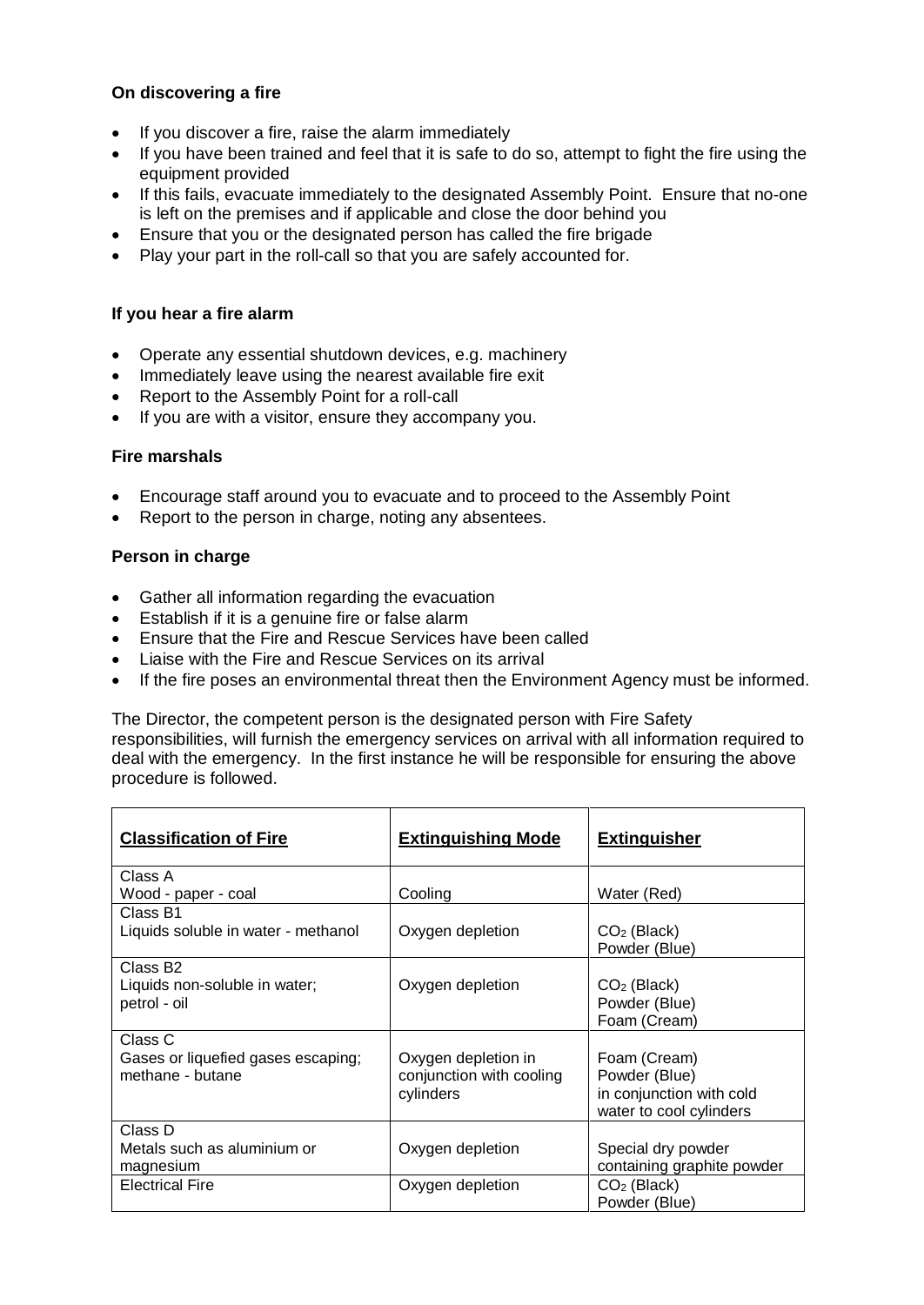| Class F           |         |              |
|-------------------|---------|--------------|
| Cooking oil fires | Cooling | Wet Chemical |
|                   |         | Dry Chemical |

# **3.11 FIRST AID**

The Company acknowledges the terms of the Health and Safety (First Aid) Regulations 1981. The appointed person is Charlotte Wild. Consideration will be given to training others to become appointed first aiders to cover situations such as holidays, sickness and training courses, with respect to these Regulations.

First aid containers are located in the Office and the Transfer Station, the appointed first aider responsible for maintaining stock levels in these boxes is Charlotte Wilde and the Yard Supervisor.

A minimum stock of first aid items would normally be:

A general guidance leaflet on first aid

20 individually wrapped sterile adhesive dressings (assorted sizes)

2 sterile eye pads

4 individually wrapped sterile triangular bandages

6 safety pins

6 medium sized individually wrapped sterile un-medicated wound dressings (approx 12cm x 12cm)

2 large sterile individually wrapped un-medicated wound dressings (approx 18cm x 18cm) 1 pair of disposable gloves

This is a suggested contents list only; equivalent but different items will be considered acceptable.

# **3.12 GENERAL SAFETY RULES**

- 1. All employees should be aware of, respect and adhere to the rules and procedures contained in this policy.
- 2. All employees shall immediately report any unsafe practises or conditions to the Directors'.
- 3. Any person under the influence of alcohol or any other intoxicating substance or drug which might impair skills or judgement shall not be allowed on the premises.
- 4. Horseplay, practical joking or any other acts which might jeopardise the health and safety of any other person are forbidden.
- 5. Any person whose levels of alertness and/or ability are reduced due to illness or fatigue will not be allowed on the premises if this might jeopardise the health and safety of that person or any other person.
- 6. Employees shall not adjust, move or otherwise tamper with any electrical or mechanical equipment, in a manner not within the scope of their duties.
- 7. All waste materials must be disposed of carefully and in such a way that they do not constitute a hazard to other persons.
- 8. No employee should undertake a job which appears to be unsafe.
- 9. No employee should undertake a job until he or she has received adequate safety instruction and is authorised to carry out the task.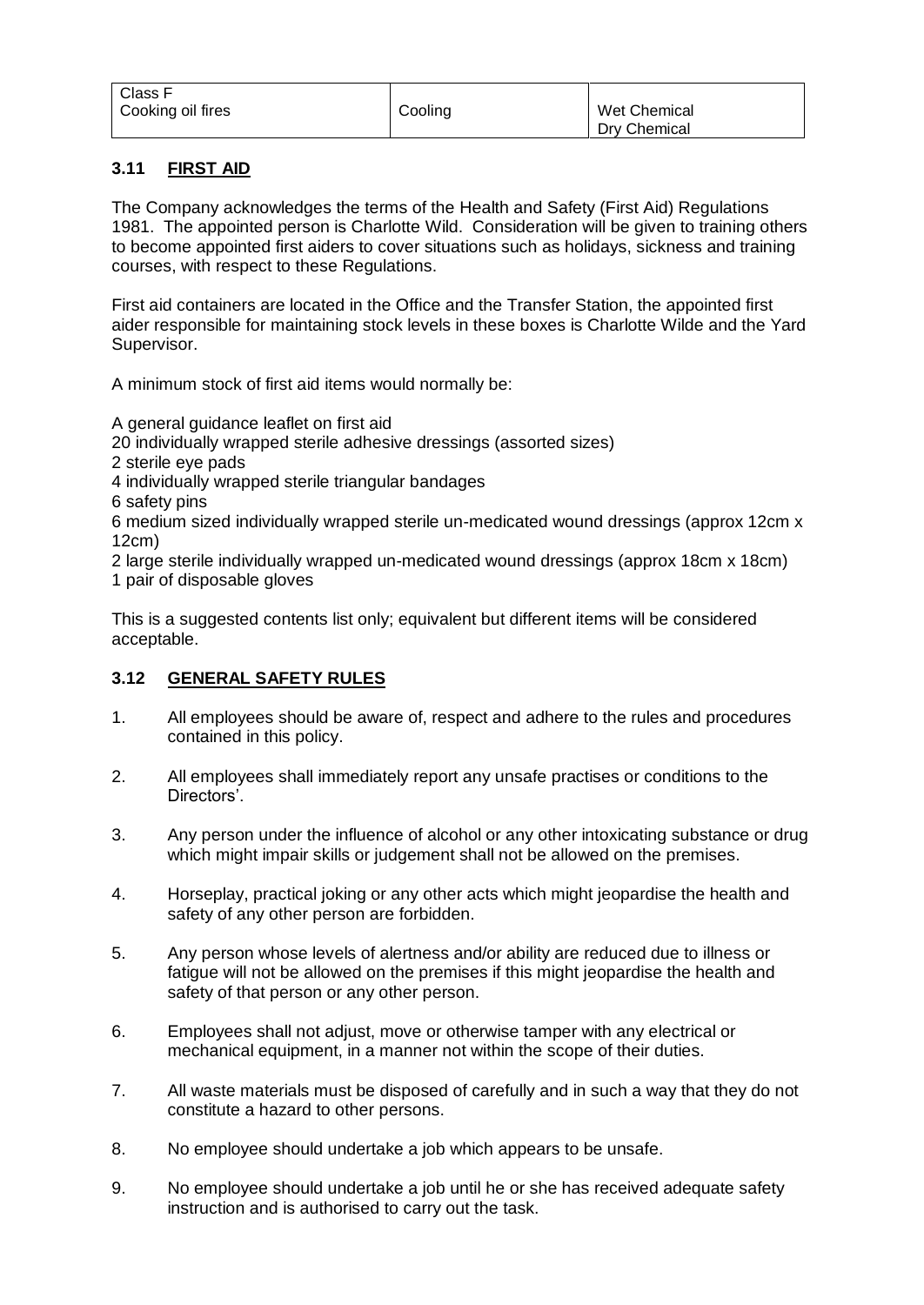- 10. All injuries must be reported to the relevant Director.
- 11. No employees should use chemicals or other hazardous substances without the knowledge required to work with those chemicals or substances safely.

#### **3.13 GROSS MISCONDUCT**

#### **Rules covering gross misconduct**

An employee may be liable to summary dismissal if he/she is found to have acted in any of the following ways:

- 1. A serious or wilful breach of the Safety Rules.
- 2. Unauthorised removal or interference with any guard or protective device.
- 3. Unauthorised operation of any item of equipment.
- 4. Unauthorised removal of any item of the first aid equipment.
- 5. Wilful damage or misuse of or interference with any item provided in the interest of health and safety or welfare at work.
- 6. Unauthorised removal or defacing of any label, sign or warning device.
- 7. Misuse of chemicals, flammables or hazardous substances or toxic materials.
- 8. Smoking in any designated 'No Smoking' area.
- 9. Smoking whilst handling flammable substances.
- 10. Horseplay or practical jokes which could cause accidents.
- 11. Making false statements or in any way deliberately interfering with evidence following an accident or dangerous occurrence.
- 12. Misuse of any equipment.
- 13. Being incapable or work whilst under the influence of drink or drugs.
- 14. Refusal to obey any reasonable instruction.

The above list is by way of an example and is not intended to be an exhaustive list.

#### **3.14 HAZARD AND RISK ASSESSMENT**

Legal requirements under Regulation 3 of the Management of Health and Safety at Work Regulations 1999, require the employer to make a suitable and sufficient risk assessment of each and every workplace. Therefore, a list of all known hazards has been drawn up, by a competent person, a proper assessment undertaken and the findings recorded and made known to all employees so that they are fully aware of them, for each and every job.

There are specific dangers within the workplace, particularly related to this business, due to the nature of the work. Where high risks have been identified written safe systems of work are available to reduce them to acceptable levels.

Assessments will be reviewed from time to time, to ensure control measures are still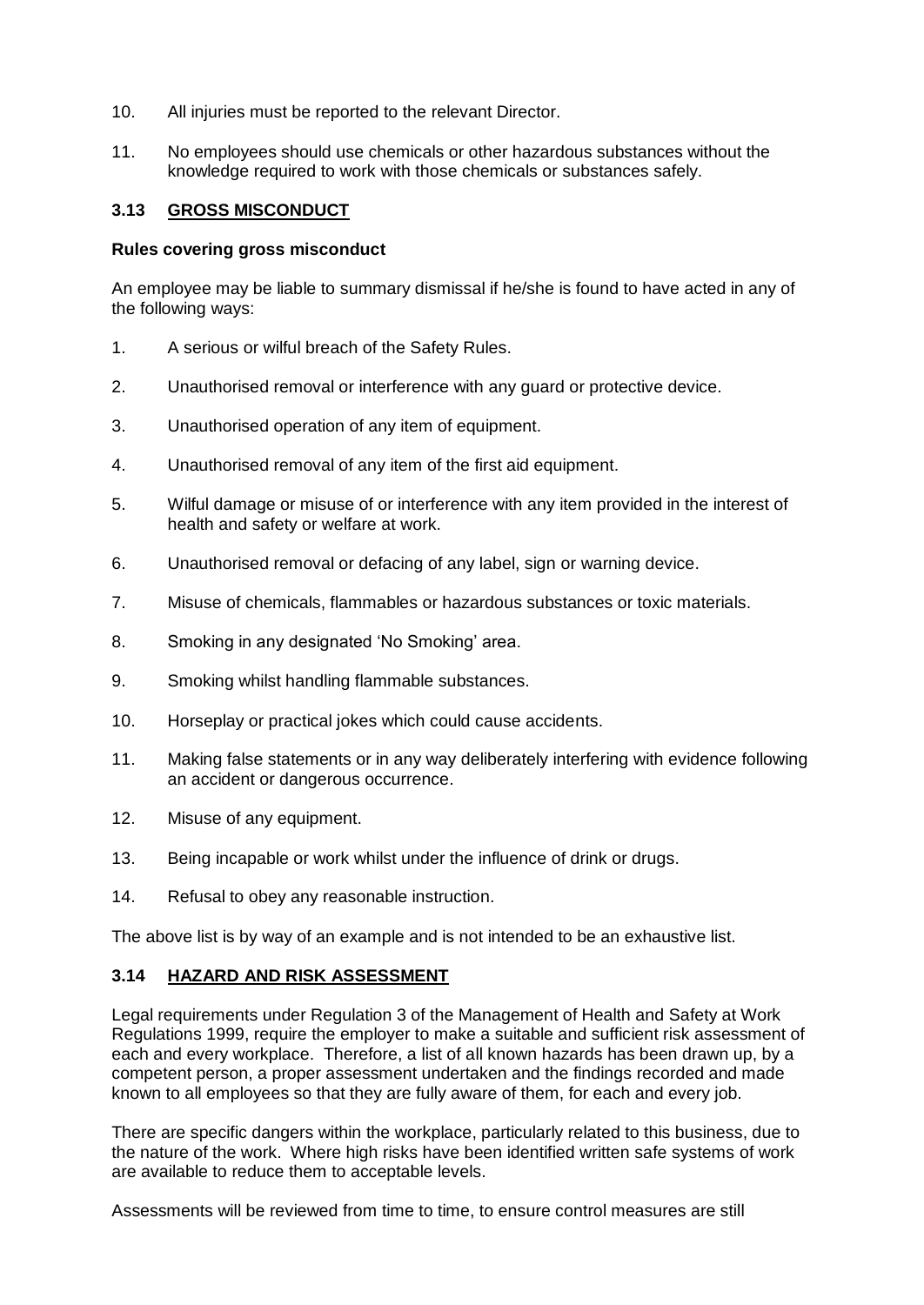effective and hazard criteria has not altered, or a review would be undertaken if there is a suspicion that it is no longer valid or there has been a significant change. It is good practice to review an assessment since proof might be needed, to an HSE Inspector for instance, that the assessment is still valid.

There is a move now towards self-assessment where each employee is encouraged to consider the implications of any job he, or she, is doing and to think about the hazards related to what risk they might bring about.

The health and safety consultant will assess the risks associated with all operational activities. Where high risks are identified, written instruction will be given to reduce them to acceptable levels. These assessments will be reviewed from time to time and dated revisions issued.

This document in conjunction with the COSHH Assessment and individual Risk Assessments is the recognised vehicle for communication of all health and safety arrangements to all staff and those others affected by the Company's operations.

Basic health surveillance is carried out through the keeping of sickness and absence records which analyse circumstances. Should any pattern emerge further surveillance will be affected.

## **3.15 HAZARDS**

#### **3.15.1 Chemicals**

Exposure to some substances may injure health. Such effects may be acute (immediate) or chronic (long term).

Exposure may be experienced in one or more of the following ways.

- 1. Contact with any part of the body including eyes and mucous membranes, e.g., corrosive or irritant resulting in burns or skin problems.
- 2. Inhalation of mists, vapours, fumes, gases, or dusts, resulting in respiratory inflammation/irritation or further penetration via lungs to the bloodstream and to reach target organs such as heart, liver and kidneys.
- 3. Ingestion directly affects the digestive tract also entering the bloodstream.
- 4. Micro-organisms can affect the body in various ways, they can cause digestive upsets, infections and can be responsible for diseases which are transmittable from animals to humans.

Assessment of situations that may be encountered are available in the COSHH Assessment which addresses the various classification substances, i.e., toxic, flammable, irritant, harmful, oxidising, corrosive, infectious, etc., some being harmful to the environment.

Training in safe systems of work and information on health hazards will be given to all employees encountering substances hazardous to health. Senior operatives will ensure that these systems are followed. The COSHH Assessment document provided must be read and understood.

When exposure to substances cannot be controlled by engineering or substitution the appropriate proper protective clothing will be worn.

Chemicals will be stored in the proper receptacles provided and segregated.

It will be a disciplinary offence to smoke and eat where chemicals are being used or stored.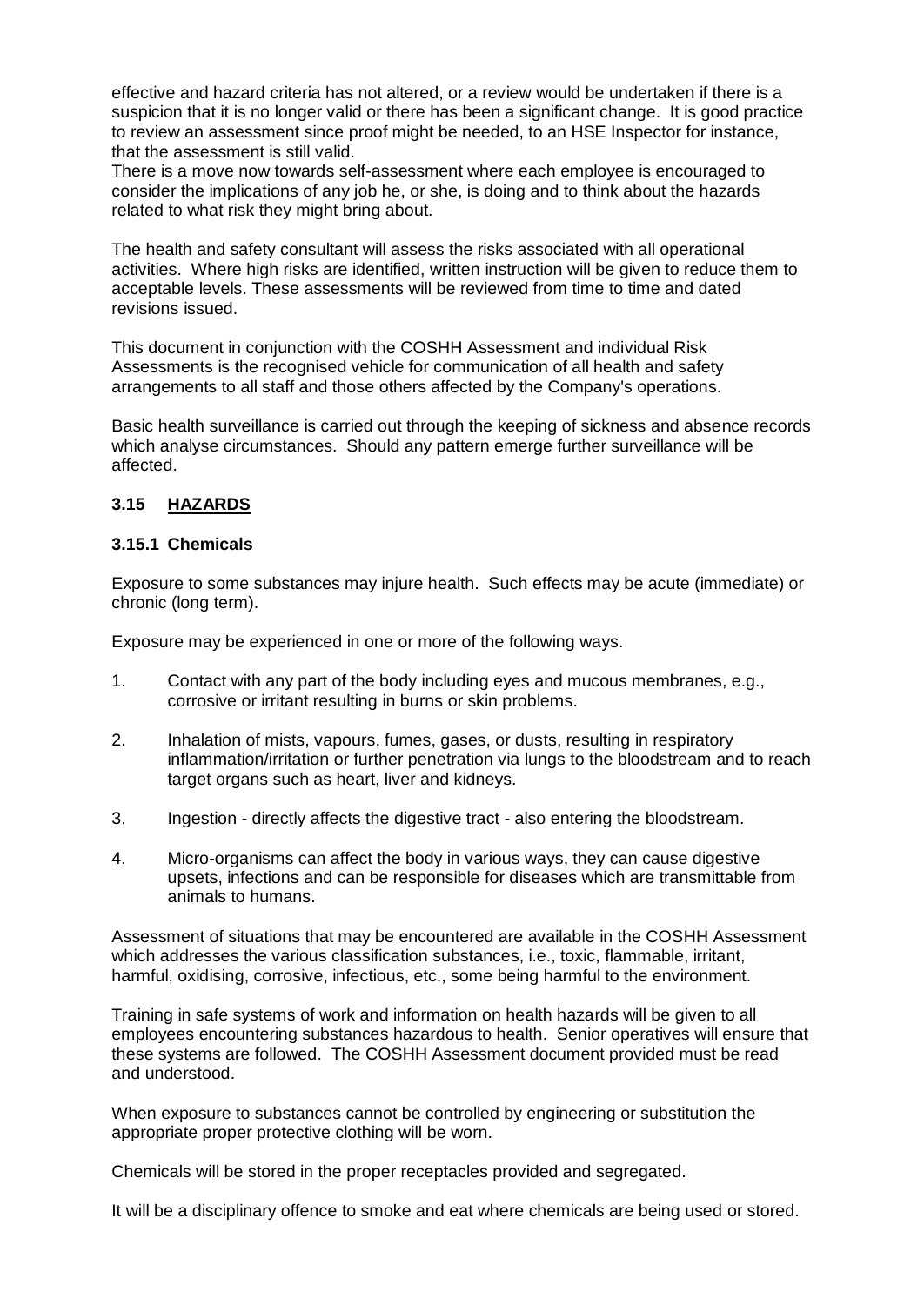The COSHH Assessment must be read in conjunction with this Policy.

## **3.15.2 Compressed Air**

Operators must have received instruction before using. Hoses must be inspected regularly for damage and not left in a position where they can be damaged. After use, hoses should be carefully stored out of harms way.

#### **3.15.3 Hydraulics**

Hydraulic systems for the operation of rams, etc. must be regularly inspected for signs of leaks and fractures.

Couplings and non-return valves must be maintained in good working order. Any faulty fittings must be replaced immediately.

The Yard Supervisor will be responsible for periodic scheduled inspection and repair of all hydraulic equipment. Any repair of faulty incidences should be reported to him.

Hydraulic pressures build up to dangerous levels. When breaking into lines that have been under pressure the written system of work must be followed.

## **3.15.4 Gas Cylinders and Appliances**

Gas cylinders must always be stored upright and secured. Spare cylinders must be stored in their designated place, control valves must be turned off at the finish of each period of use. Hoses must not be left lying on the floor where they may be damaged. Always leave hoses in a tidy state after use. Never use a cylinder of flammable gas without a flash-back protector fitted at the control valve end. All users of gas cutting and welding tools must have instruction from a competent person.

Faulty gas appliances are extremely hazardous, therefore strict maintenance schedules will be followed by nominated persons and documented.

#### **3.15.5 Asbestos Bearing Wastes**

These wastes are hazardous to health.

Inhalation of fibres from airborne dust leading to possible asbestosis or mesothelioma, both life threatening cancerous conditions.

The Transfer Station is licensed to receive asbestos bearing wastes, the following procedure will be observed:

- 1. Any asbestos waste containing amosite and/or crocidolite should not opened and should be referred to the safety consultant for further advice. **If in doubt - ask!**
- 2. All receipts/collections are in open air where dust is dissipated rapidly.
- 3. Always stand upwind of any movement whether in the yard, other premises or at disposal site.
- 4. Gloves are worn at all times when handling asbestos cement products. Outer clothes worn by operators are not taken into their residences. A high standard of personal hygiene is maintained.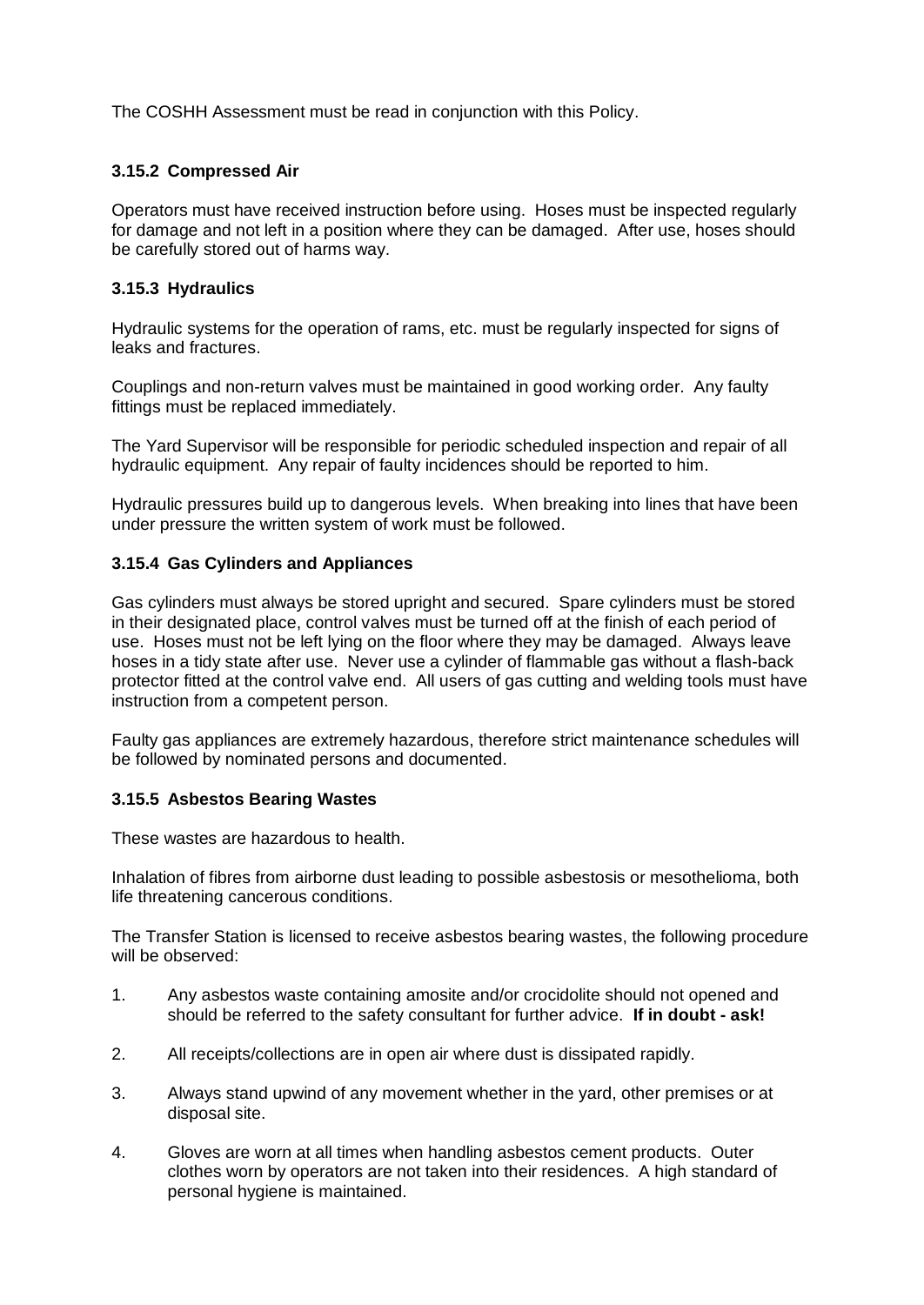- 5. Demolition is not entered into.
- 6. Personal Protective Equipment (PPE) and Respiratory Protection Equipment (RPE) is to be worn and be of the correct type when worn and disposed of after use.
- 7. Small quantities should be double bagged and sealed.
- 8. Skips/containers should be double lined with polythene and sealed prior to disposal.
- 9. If there is a possibility of dust, the asbestos should be dampened with water.
- 10. This operation of movement is confined to outdoor use only.

For further information and guidance can be obtained from - The Control of Asbestos at Work Regulations 2002.

## **3.15.6 Clinical Wastes**

European Waste Codes

18.01.01 - Sharps

18.01.04 - wastes whose collection and disposal is not subject to special requirements in order to prevent infection

Clinical wastes are usually delivered to and collected from site by third parties. The wastes are stored in designated wheelie bins. The handling of wastes is dealt with in the Working Plan, which should be read in conjunction with this document.

## **3.15.7 Yard**

During frosty and icy conditions the large areas of concrete present a real danger from sliding vehicles and personal falls. To avoid this, salt/road grit will be placed at strategic points around the yards. The Yard Supervisor is the nominated person to take responsibility for ensuring that surfaces are treated when slippery conditions prevail.

# **3.16 HOUSEKEEPING**

The cleanliness and tidiness of premises Is the responsibility of each and every employee. Accumulation of excess rubbish should not be allowed since adequate waste bins/skips are available which should be frequently emptied for disposal from site.

All gangways and exits must be kept clear of obstructions at all times.

#### **3.17 ISOLATION OF EQUIPMENT**

The main purpose of safe isolation is to ensure that any item of electrical, gas or powered plant, equipment or appliance being worked upon is securely isolated or unplugged to prevent any energy being supplied or the equipment or plant being re-energised.

Ideally, when an item of plant, equipment or appliance is to be worked on, i.e., components need changing or adjustments are needed, etc., it should be locked off using a padlock with the key being retained by the person doing the work. A safe written system of work will be introduced to implement this so that this procedure, and only this procedure, is used. The policy will then be reviewed on a regular basis.

# **3.18 ISSUE OF HEALTH AND SAFETY POLICY**

The Company's Health and Safety Policy will be brought to the attention of all new personnel along with their contract of employment of which the policy will form part.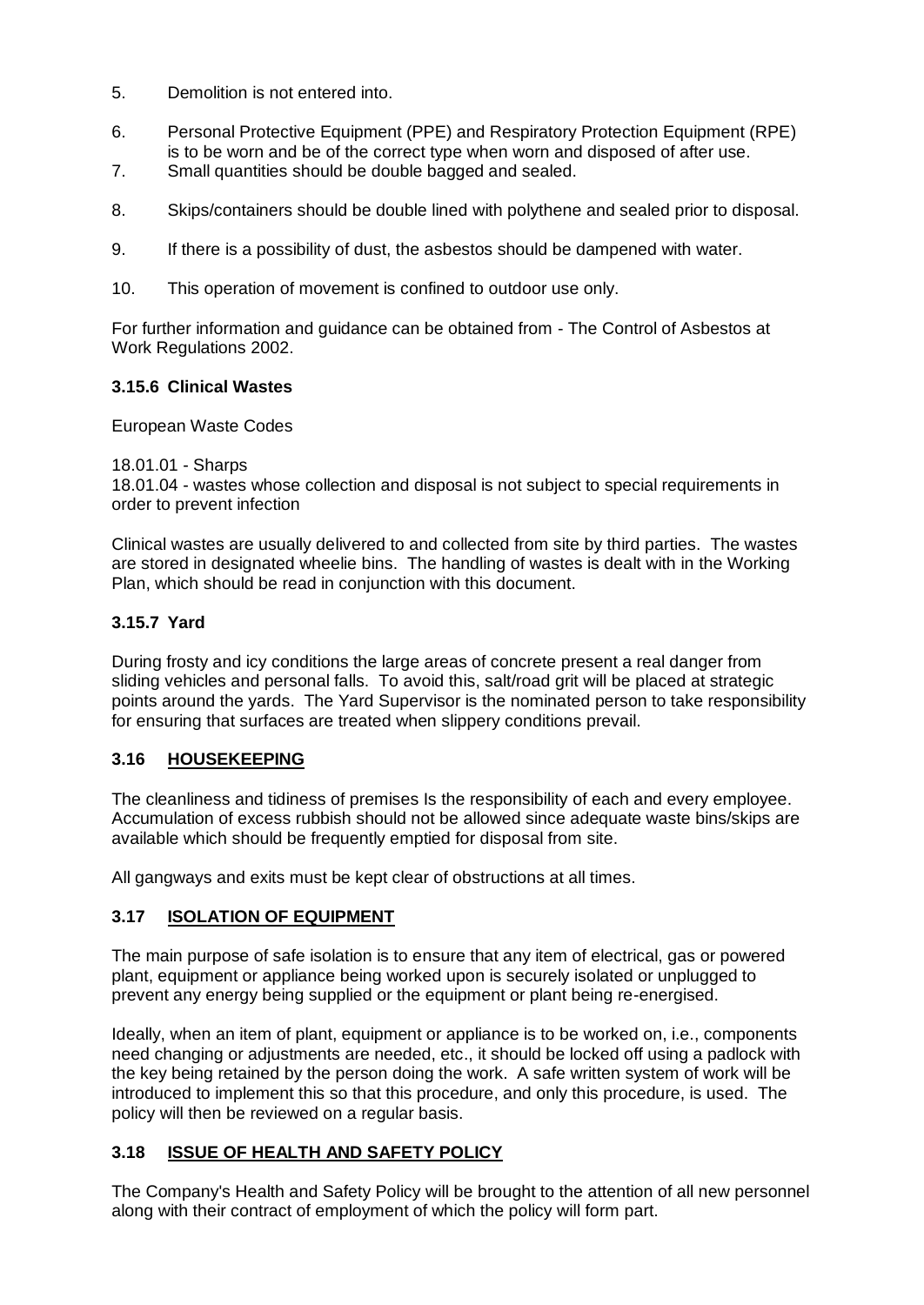At all initial inductions of new personnel, the policy will be fully explained.

When the policy is revised this will be distributed to all employees who will sign confirmation of receipt. It will be the responsibility of the Directors' to ensure these are auctioned.

# **3.19 LEGISLATION**

All operatives will comply with the relevant piece of legislation which affects the company. Reference will be made in the arrangements of this policy where legislation is applicable.

Main items of legislation affecting this Company are:

- Health and Safety at Work etc. Act 1974
- Management of Health and Safety at Work Regulations 1999
- Provision and Use of Work Equipment Regulations 1998
- Workplace (Health, Safety and Welfare) Regulations 1992
- First Aid Regulations 1981
- Noise at Work Regulations 2005
- Manual Handling Regulations 1992
- Personal Protective Equipment at Work Regulations 1992
- Control of Substances Hazardous to Health Regulations 2002 (as amended)
- Reporting of Injuries, Diseases and Dangerous Occurrences Regulations 1995
- Health and Safety (First Aid) Regulations 1981
- Electricity at Work Regulations 1989
- Control of Asbestos at Work Regulations 2002
- Control of Lead at Work Regulations 2002
- Work at Height Regulations 2005
- Control of Vibration at Work Regulations 2005
- Hazardous Waste Regulations 2005
- Lifting Operation and Lifting Equipment Regulations (LOLER) 1998
- Electricity at Work Regulations 1989

#### **3.20 MANUAL HANDLING**

It is most important that manual handling procedures should be followed at all times, relative to the Manual Handling Operations 1992. These regulations stipulate that mechanical handling should be practised wherever possible, but, if this cannot be done; manual handling should be undertaken, once suitable written assessments have been done by a person deemed to be competent. This assessment have been undertaken on site and relate to four distinct areas - the task, the load, the person and the environment and involves not only lifting and lowering but turning, twisting, pushing, pulling and carrying also. Techniques in manual handling are monitored and updated as necessary, to alleviate the problem of injury to personnel.

#### **3.21 MOBILE TELEPHONE POLICY**

We are a responsible employer which takes the health and safety of our employees seriously. Therefore we are introducing a Mobile Phone Policy in response to the change in the law relating to the use of mobile phones whilst driving.

This Policy will take effect from the date of this document. It will apply to both drivers of company and private vehicles and will affect the use of all hand-held mobile phones, including personal ones.

• It is now illegal to use a hand-held mobile phone whilst you are driving, stopped at traffic lights, in a traffic jam or in any other hold up. Hand-held phones may only be carried in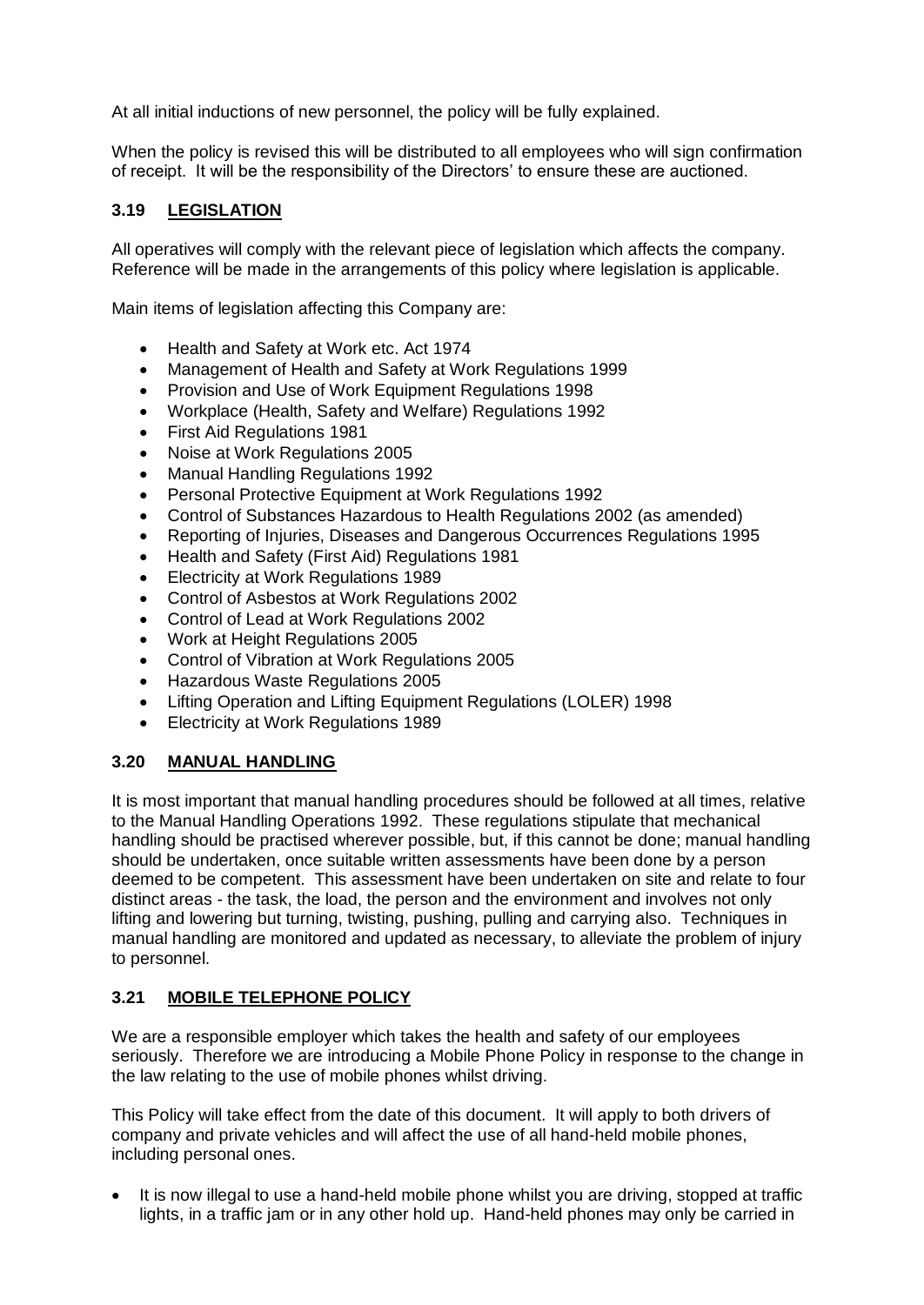the vehicle providing they are switched off and not checked during these periods

- The only occasion under which a hand-held phone can be used whilst driving is to make a 999 emergency call, but only if it is not safe or practical to stop to make a call
- Calls may be made and messages retrieved when the vehicle is safely and securely parked
- Hands-free sets for mobile phones are legal to use. However, we expect all drivers to exercise their judgment in deciding when it is safe to make or receive phone calls. Drivers must retain full control of their vehicles at all times
- Calls made to and from a hands-free mobile phone should be kept as short as possible
- Any breach(es) of the above policy will be treated as a serious breach of company rules and may be treated as a disciplinary matter.
- If you are undertaking any work which may be considered hazardous and your telephone rings, stop what you are doing, ensure safe condition prior to answering. If in any doubt do not answer.

#### Note:

You can still be personally prosecuted for failing to drive without due care and attention, or for dangerous driving.

#### **3.22 MONITORING HEALTH AND SAFETY**

Mr Brian Jackson will monitor the health and safety performance on the sites.

#### **3.23 NOISE**

The Noise at Work Regulations 2005 places duties upon both the employer and employees with respect to noise in the workplace. Employers are obliged to organise a formal noise assessment in the workplace and to make this information available to employees to ensure they are aware of the dangers of noise induced hearing loss.

Under the regulations a daily or weekly exposure level of 80 dB(A) constitutes a lower exposure action value at which employers shall make personal hearing protectors available on request to any employee who is so exposed. At 85 dB(A) the upper exposure action value or 137 dB(A) for peak noise the employer shall provide hearing protectors to any employee who is exposed.

The limits, which must not be exceeded, are 87 dB(A) for daily exposure, and 140 dB(A) for peak noise.

At levels at or above the upper exposure level, the employer shall:

- a) designate the area a Hearing Protection Zone;
- b) demarcate and identify by signs that ear protection must be worn;
- c) where practicable restrict access to the area

Noise assessments have been undertaken on site, by a competent person, and the appropriate recommendations implemented. Where recommended, suitable ear protection is issued and worn by employees.

#### **3.24 OFFICE SAFETY**

Office staff should ensure that:

1. All places are kept clean and tidy and that entrances are kept clear.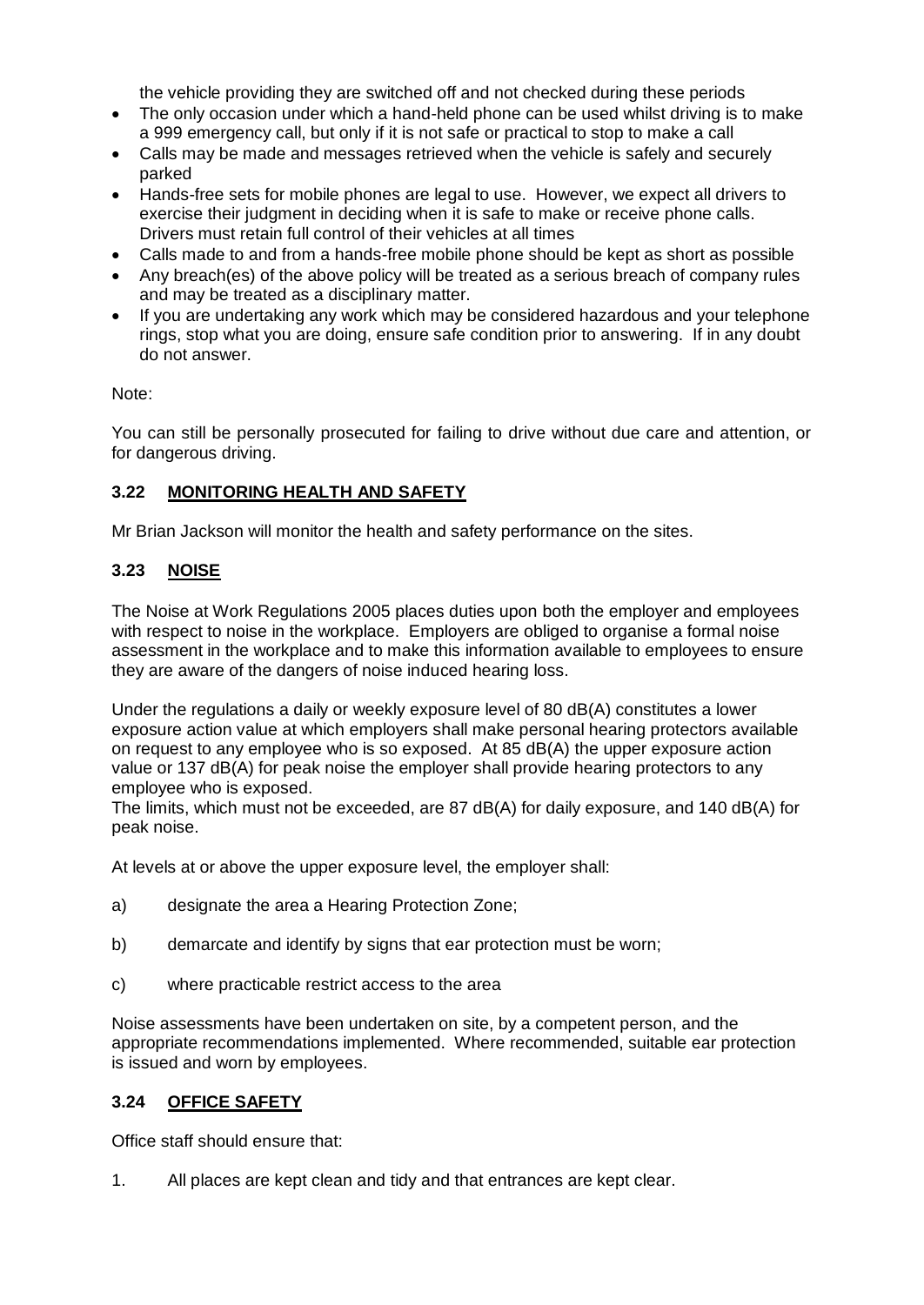- 2. Report to the appropriate Director any defects or projections on equipment or furniture which could cause injury or damage to others.
- 3. Any spillage should be cleaned up without delay. The person responsible for the spillage should ensure that this is done.
- 4. The Company recognises that to conform to Regulation 3 of the Health and Safety (Display Screen Equipment) Regulations 1992, users of DSE should be identified; those so designated are entitled to eye and eye-sight tests; both users and workstations should be assessed; and identified users should receive adequate training, relative to their duties. The situation on site will be kept under review at all times.
- 5. All fire doors should be kept shut, except when in use, and not 'propped' open by wedges or blocked.

# **3.25 PERSONAL PROTECTIVE EQUIPMENT**

Protective equipment is used only when all other methods of protection have failed to provide safety to the individual. Risk assessment of a particular operation will identify where and what type of PPE is required. Having identified a need the company will provide PPE to suit the occasion and the wearer. PPE requirements in the operation of this company have been identified to protect employees from:

- 1. The effects of substances hazardous to health, i.e., skin and respiratory protection.
- 2. Effects and hazards of using display screen equipment, i.e., eye strain, postural problems and stress.
- 3. Noisy and abrasive equipment, i.e., face, eye and hearing protection.

The company provides personal protective clothing to enable all personnel to carry out their tasks safely - it must be used.

When handling specific chemicals, employees must refer to the Material Safety Data Sheets and COSHH Assessment for the precise personal protective clothing required to be worn. When any doubt exists the appropriate Director or safety consultant shall be consulted and he will advise accordingly.

All employees have a legal obligation to wear the appropriate personal protective clothing and to ensure that it is maintained in a reasonable serviceable condition without any obvious defects.

All such equipment must be checked prior to use, any obvious defects identified must be reported to the immediate supervisor. Such equipment will either be discarded or repaired.

Storage for PPE is provided and must be used and kept clean.

It will be the responsibility of the immediate supervisor to ensure that all the equipment including personal protective clothing is checked prior to use and is fit for the purpose. Forms will be completed on issue of any PPE which will record information needed to use such equipment safely, maintain and store it. Such information is required by the Personal Protective Equipment at Work Regulations 1992.

#### **3.26 PLANT AND EQUIPMENT**

All items of plant are fully inspected and serviced or overhauled regularly, where necessary, by a qualified person and any defects brought to the attention of the management. Prior to use on site all plant will be checked.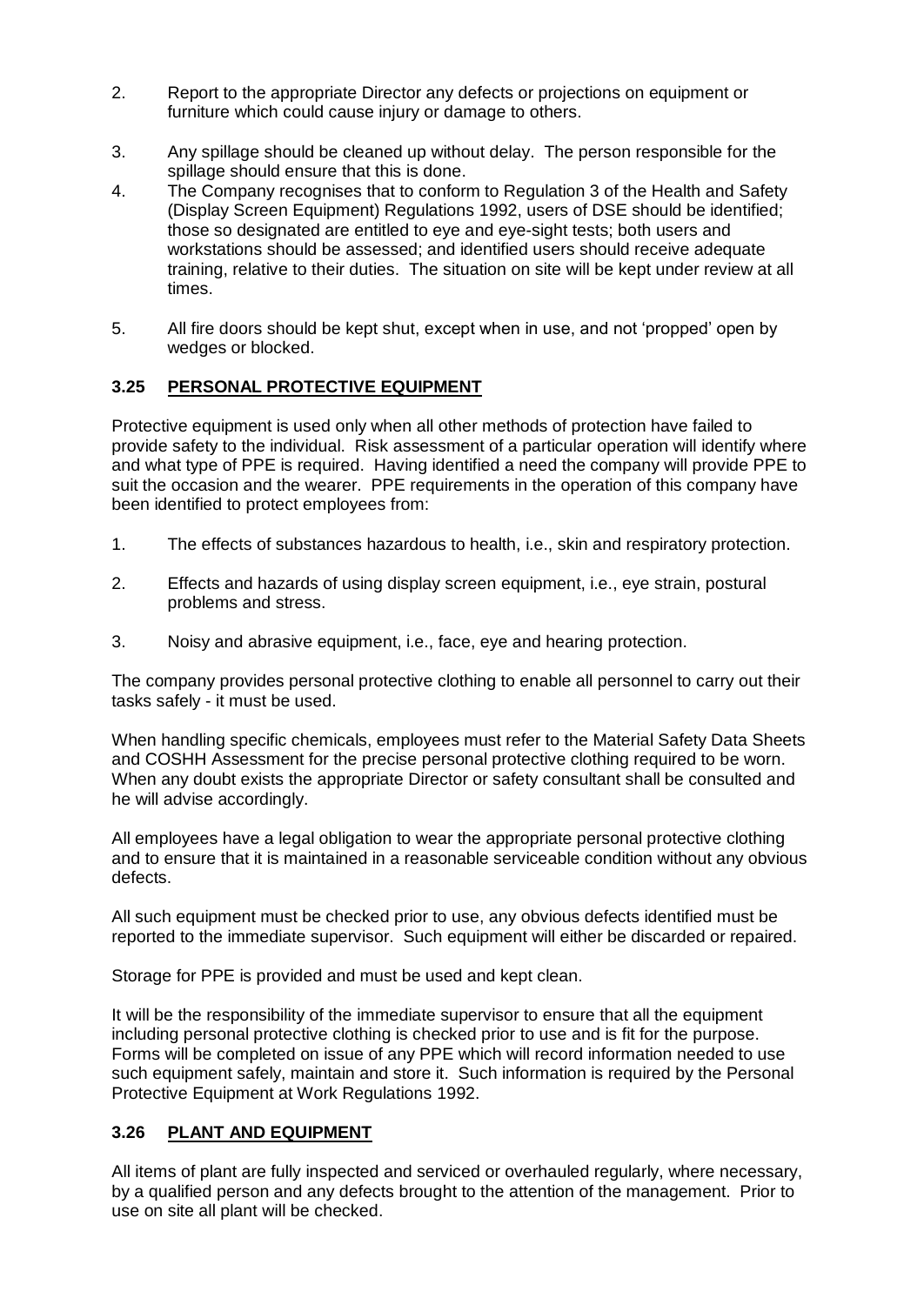All site supervision will ensure that all persons who are likely to use work equipment have received adequate training for that particular equipment. It must also be emphasised that personnel employed on or near moving machinery of any description should not wear loose or badly fitting garments and those with long hair and/or jewellery should also ensure that some means are employed to prevent entanglement with machinery.

Guards are placed for the protection of the employee and will be best regarded as being there, not just for making the place safe but as a warning that the place is dangerous and that one should keep clear. Guards should not be removed except with proper authorisation. Prior to any work commencing on a machine, isolation of power supplies must have been effected by a competent person. When any maintenance or cleaning work is completed, guards must be replaced securely before plant is restarted. Any defects in machinery guards must be reported immediately.

# **3.27 PRESSURE WASHERS**

All users of the pressure washer must have had instruction and be authorised to use it. Never direct water jets at electrical equipment or the machine itself. Always be aware of other persons in the vicinity and never direct water jets at other people. Read and follow manufacturers instructions. Pressure washers must always be used through an RCD protected circuit.

# **3.28 SAFE PLACES OF WORK**

The provision of a safe place of work, together with an acceptable working environment, is essential for better production and less risk to employees. To this end, management will ensure that the following standards are maintained:

- 1. Suitable and sufficient lighting throughout the place of work.
- 2. Safe access/egress of workplaces.
- 3. Safe storage facilities.
- 4. Adequate working temperature.
- 5. Floors are in good order and not left slippery without warning.
- 6. Sufficient fresh air in enclosed workplaces ventilation systems.
- 7. Suitable welfare facilities (i.e., toilets, rest rooms, eating facilities, changing facilities, etc.).
- 8. Segregated traffic routes, where possible.
- 9. Work equipment is maintained in good repair.
- 10 Work equipment is clearly marked as to what it controls and where its point of isolation is.

# **3.29 SAFE STACKING AND STORAGE**

All materials for use will be stacked and stored in a manner that does not cause accidents or injury. Stacking height limits must be observed. All materials must be stored in their allocated place and not left lying around.

# **3.30 SAFE SYSTEMS OF WORK**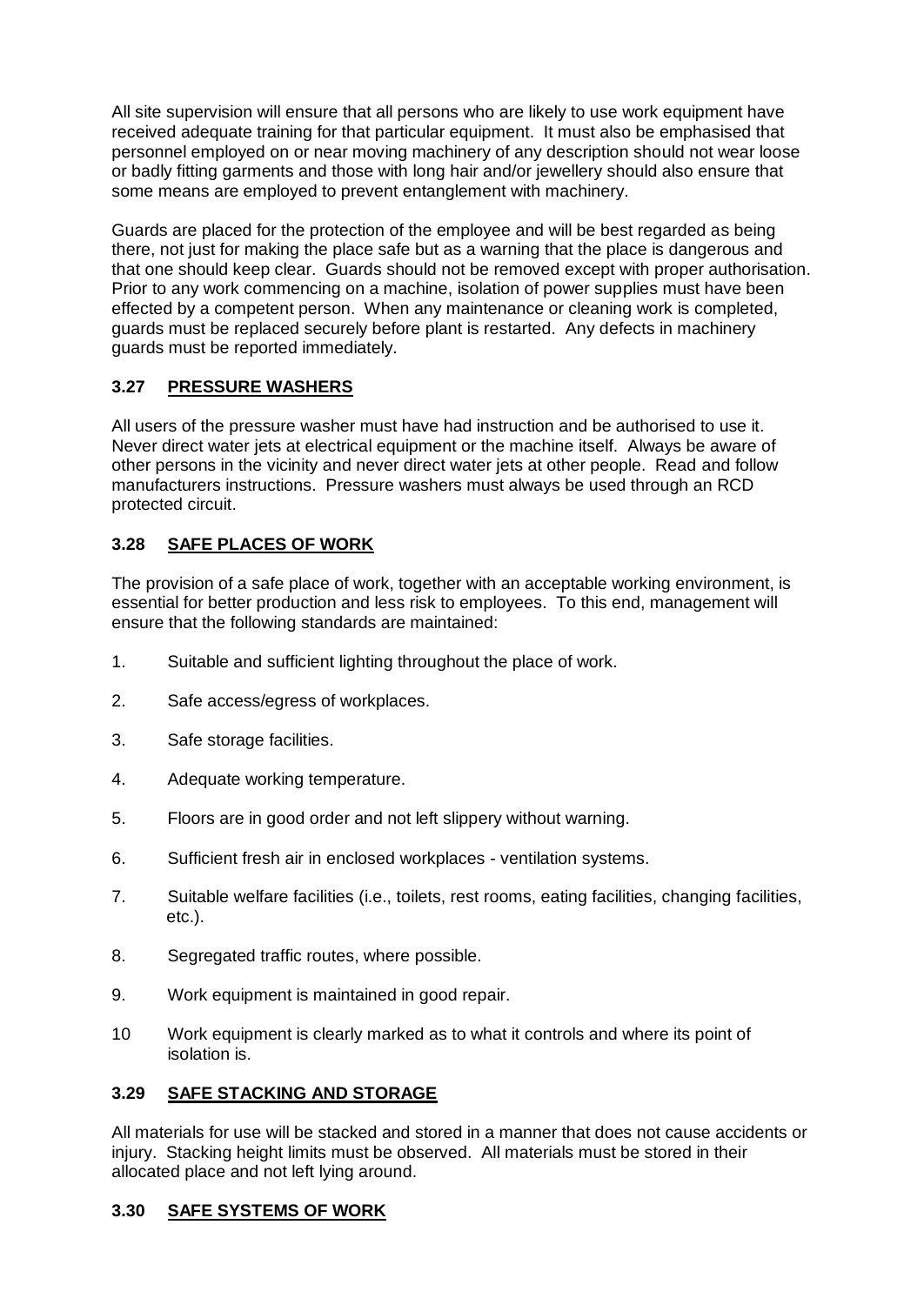Wherever necessary written safe systems of work and method statements are used to instruct personnel on procedures. Tasks unique to this profession, as well as routine tasks, require specific instructions to implement, and, since there may be no direct supervision when site working, written safe systems of work have become an essential part of communications. In some cases, this safe system of work relates to a more formal permit to work system, in order to ensure the safety of personnel.

Safe systems of work and method statements are issued where required and are monitored on a continual basis to ensure they are still valid.

## **3.31 SAFETY SURVEY/INSPECTIONS**

Safety surveys/inspections are undertaken on site to ensure arrangements, already set out in this Policy, are effectively being complied with and to highlight any areas where improvement might be necessary.

## **3.32 STRESS AT WORK POLICY**

#### **General statement**

The Company is a responsible employer and are aware of our duty of care regarding the mental health and welfare of our staff. For this reason, we will take all reasonable steps to ensure that staff are not placed under excessive stress by their work.

#### **Legal position**

The Health and Safety at Work etc. Act 1974 requires us to take reasonable steps to look after our employees' mental health and welfare. This means that we need to ensure that staff do not have excessive demands placed on them by their job. As stress is also caused by bullying, harassment and violence, we are required by law to provide a working environment which is, as is reasonably practicable, free from these influences. However, we are legally entitled to assume that all staff can cope with the normal day-to-day pressures of their job. If this is not the case, staff have a duty to inform us.

#### **Definition of stress**

The Health and Safety Executive has defined stress as follows:

*"The reaction people have to excessive pressures or other types of demands placed on them. It arises when they worry that they cannot cope."* 

In other words, stress occurs when the pressures on a person exceed their ability to deal with them.

#### **Procedures**

Should any member of staff feel that they are suffering from an unacceptable level of workrelated stress, the following procedures should be implemented:

- At first instance, the employee should inform the Directors'. He or she will treat the matter with sympathy and in confidence
- If necessary, we will carry out a stress risk assessment. This will include a review of the employee's actual duties against those described in their job description
- The findings of the risk assessment will be discussed with the employee. If appropriate, changes will be made to their role in order to reduce the levels of stress experienced
- If appropriate, the employee will be referred to a doctor of the company's choice for a medical assessment. Alternatively, the employee may be offered counselling.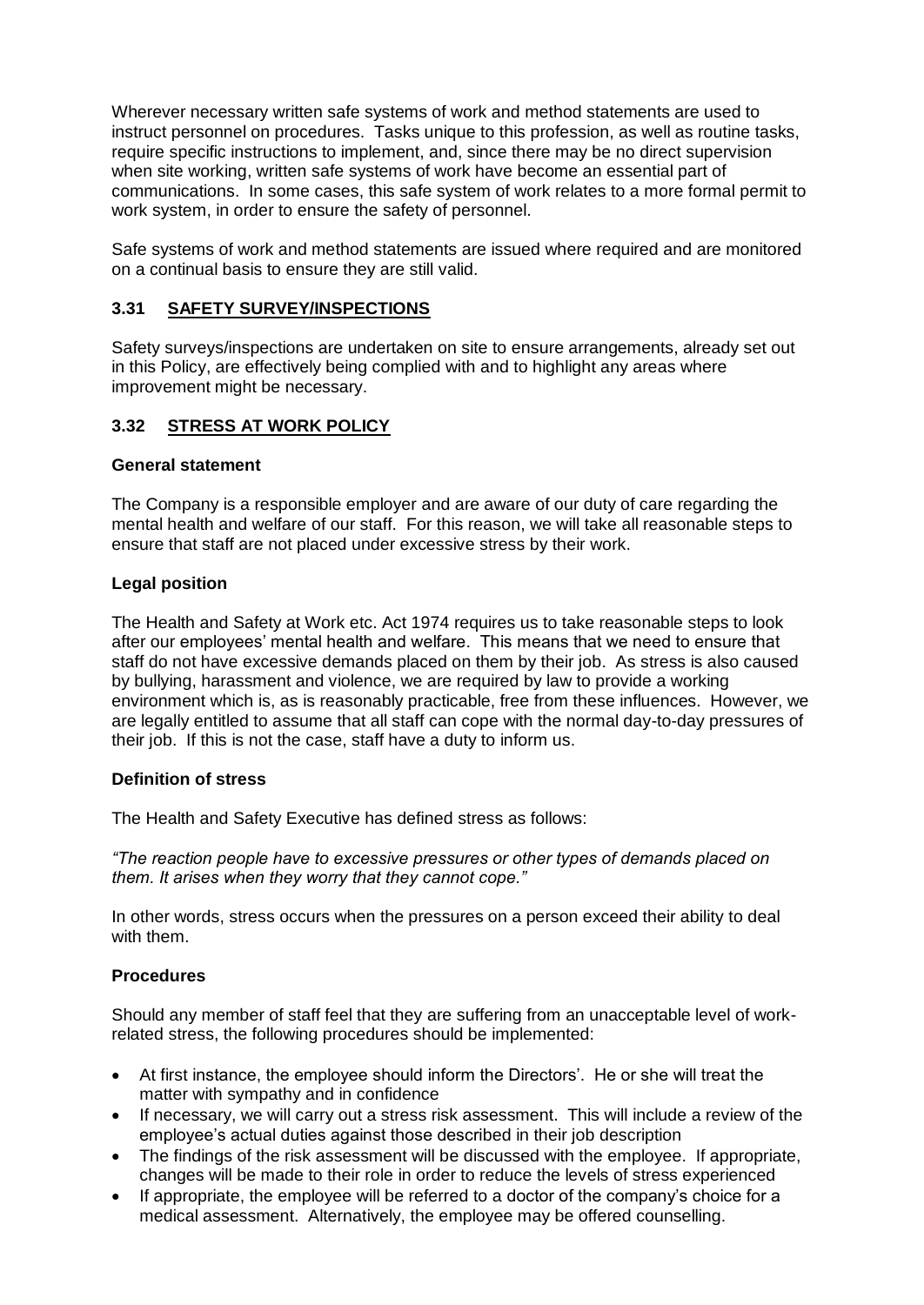# **Non-work problems**

Whilst we are not responsible for causes of stress outside the working environment, we recognise that it can impact on an employee's attendance and work performance. Therefore, we would encourage employees to make us aware of any problems which are causing them concern.

# **3.33 TRAINING**

Training is vital and essential to a successful business, as well as there being a legal requirement, placed on the employer to train, instruct and inform. It is our intent to methodically and systematically assess on an on-going basis, our training needs and to improve performance by appropriate methods. Training includes instruction to enable employees to identify hazards, to introduce systems for controlling these identifiable hazards and the recognition of safe working practices.

Our specific aims are:

- To provide induction training for all new employees or existing employees, where applicable. This would include:
	- Fire procedures applicable to the premises.
	- Location of first aid boxes and names and locations of authorised first aiders.
	- Instructions regarding any *prohibited areas* and *no smoking areas.*
	- Instructions regarding the use of Personal Protective Equipment, including details on when and where to use it.
	- Instruction relating to their specific place of work.
- To ensure employees are fully trained in the use of any equipment they may use and for them to receive adequate safety training specific to the job to enable him/her to perform that job without risk, regarding health and safety.
- To ensure that any new equipment to be introduced is assess for training requirements before use.
- To see that regular refresher training is provided.
- Adequate training is provided for management, at all levels.

The Company is committed to training personnel in safe working practices, as appropriate to their job or task. The immediate supervisor will be responsible for identifying any additional/remedial training and he will monitor all operational activities under his control to ensure compliance with the Company's Safety Policy in addition to ensuring safety is being maintained in the workplace.

The Company recognises its responsibility with regard to young persons at work, and would comply with the Management Regulations regarding Young Persons at Work.

#### **3.34 TRANSPORT**

#### **Note:**

Before starting up any vehicle or mobile equipment drivers should check the vehicle and, if it were found to be in any way unsafe. The vehicle should not be re-used until it is safe to do so.

#### **3.34.1 Loading Shovels and Grabs**

All drivers of these vehicles will have received the necessary training for this class of vehicle, and are therefore certificated and authorised to drive. Re-assessment driver training will be undertaken at least once during a five year period.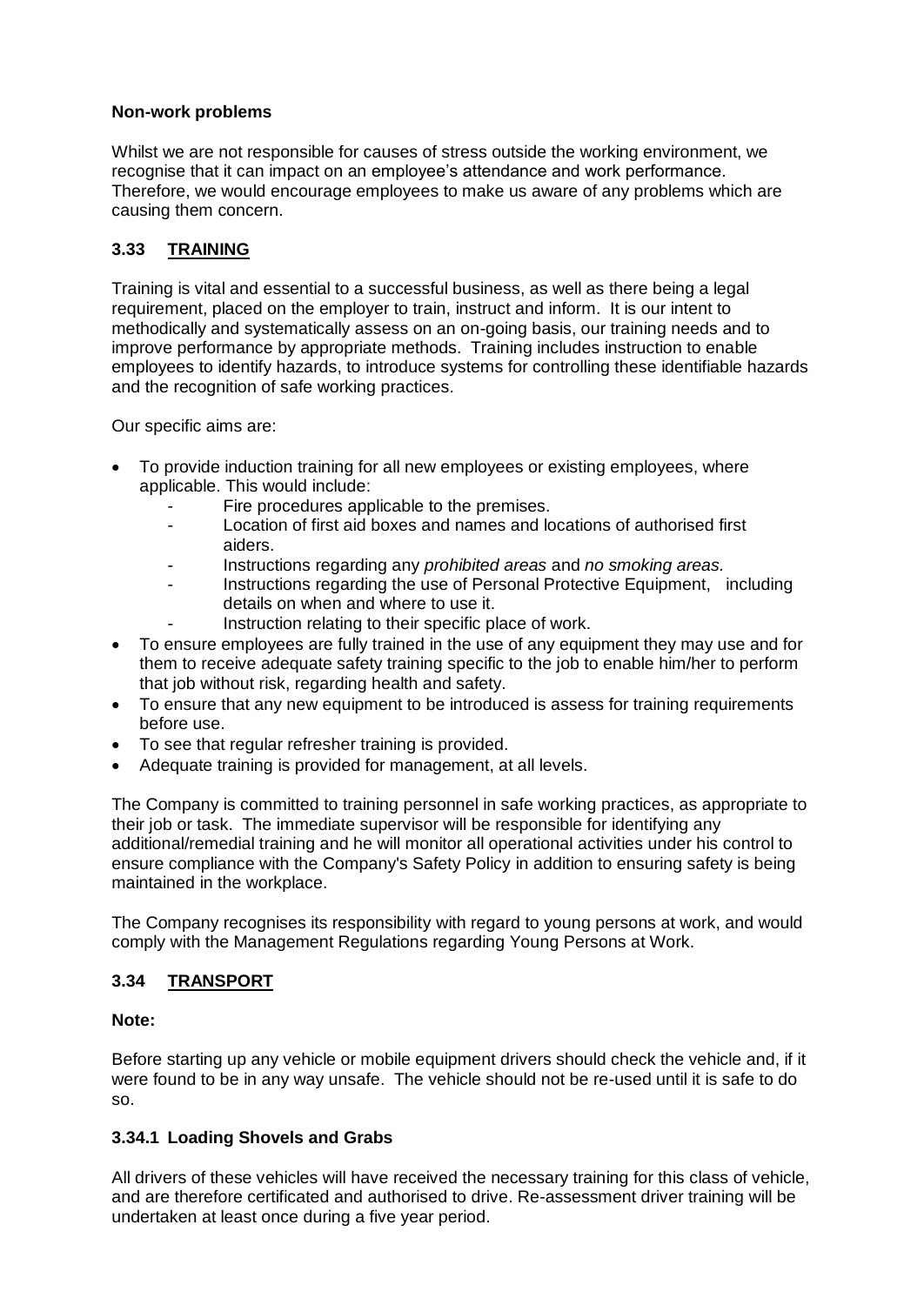Under no circumstances may anybody stand or carry out any type of operation in the bucket unless an adequate platform has been provided, which conforms to the Regulations.

Drivers must not transport passengers (unless there is a seat duly provided for this purpose). Loaded mobile equipment may not be moved unless such items as the load is secure.

On parking the vehicle the handbrake should be applied, the bucket or grab placed at the lowest height and the ignition keys removed.

#### **3.34.2 Vehicles**

At all times employees will comply with the legal requirements of the Road Traffic Acts in the manner of their driving and exercise reasonable care in the handling of their vehicles. All Company vehicles are regularly serviced and maintained, in addition to which drivers are obliged to regularly check oil, water, hydraulics, wheel nuts and tyre pressures. Any faults noted with respect to vehicles must be reported to their immediate supervisor at the very earliest opportunity.

Vehicles must only be operated on public highways by authorised competent drivers or operators under close supervision and instruction. This particularly applies to specialised vehicles.

All vehicles must be operated in accordance with makers/hirers operating instructions. All lorries must only be operated by the company's certificated holders or an operator under close supervision and instruction of a certificated holder.

Vehicles will be inspected daily before use and all defects reported on the Vehicle Defects Sheet and passed to the Workshop.

Where applicable, vehicles will have a valid MOT certificate. Vehicles will only be driven on public highways by those authorised by the Company and also having a valid driving licence issued by the Licensing Authorities.

#### **3.34.3 Driving on Company Business**

The Company will ensure that those employees who drive on company business, are insured as necessary. In order to keep our premiums as low as possible and to reduce the risks of accidents, we will make annual checks of the driving licences of anyone who regularly drives on company business. Where the vehicle is provided by us, we will also ensure that it is roadworthy and that the MOT (where required) and road tax are current. Where the vehicle is not provided by us, we will expect the vehicle to be roadworthy and that the MOT (where required) and road tax and insurance are current. We will make annual checks on all appropriate documentation. We will also make every effort to ensure that employees' work is managed in such a way as to avoid the need to take unacceptable risks whilst driving, e.g. breaking the speed limit or driving without due care and attention. Due to the risks of driver fatigue, we actively encourage drivers to take regular breaks. Should an employee have an accident, it needs to be reported to the Directors' as soon as possible after the event.

#### **3.35 VIBRATION**

Exposure to vibration from work with power tools held by hand such as concrete breakers, vibrating pokers, sanders, angle grinders, hammer drills, jigsaws, strimmers, mowers, etc., or from other kinds of vibrating equipment, can cause reduced circulation of the blood and damage to the nerves and muscles of the arms. Collectively, the conditions that can result from vibration exposure are known as hand-arm vibration syndrome (HAVS).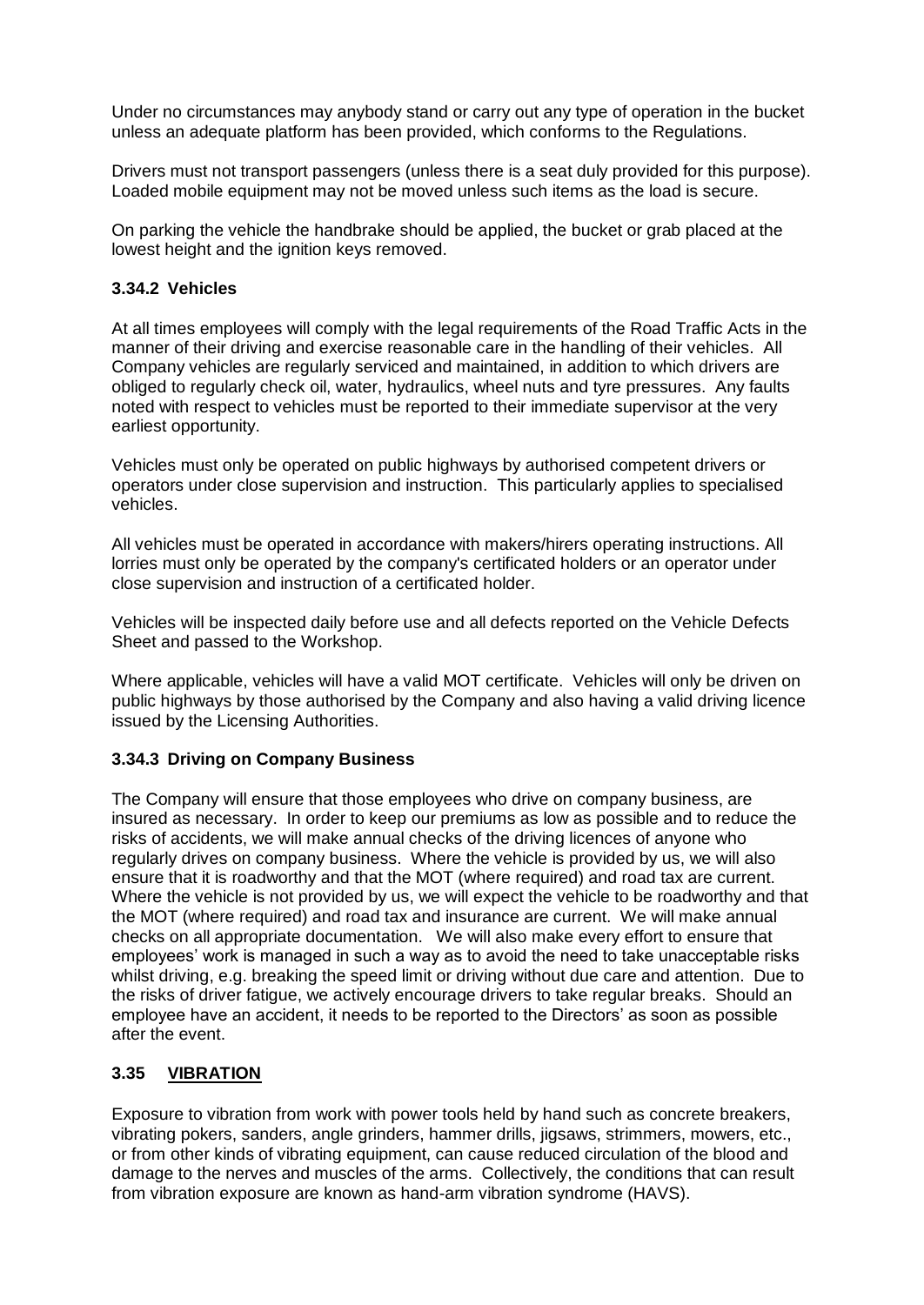The best known form of HAVS is vibration white finger (VWF) which can be triggered by cold or wet weather and can cause severe pain in the affected fingers.

The signs to look out for are:

- a) Tingling and numbness in the fingers
- b) In the cold and wet, fingers go white, then blue, then red and are painful
- c) You cannot feel things with your fingers
- d) Pain, tingling or numbness in your hands, wrists and arms
- e) Loss of strength in hands

Our policy for minimising the risk:

- a) When purchasing or hiring check manufacturers' literature and information for test levels
- b) Look for alternative ways of working which reduce or eliminate vibrating equipment
- c) Ensure employees use the most appropriate equipment for the job
- d) Minimise the time individuals use the equipment by job rotation
- e) Break up periods of continuous use of equipment by introducing other tasks
- f) Ensure that employees use good posture
- g) Ensure tools are maintained properly
- h) When practicable provide tool support to take the weight of the tool
- i) As a last resort provide vibration absorbing gloves
- k) Regularly questioning employees to see if they have any symptoms

#### **3.36 VIOLENCE**

#### **General statement**

The Company is a responsible employer and take our duties under the Health and Safety at Work etc. Act 1974 seriously. For this reason we have formulated this policy to help us comply with our legal duties. These include the provision of a safe place and a safe system of work for our staff and others who may be affected by our business activities. We recognise that both violence at work and threatening behaviour are issues of concern to many staff and this could have health and safety implications for the company. Due to its importance, this violence at work policy also forms part of the company's overall Health and Safety Policy.

#### **Violence at work**

Violence at work has been defined as 'any incident in which the person is abused, threatened or assaulted in circumstances relating to their work'. Whilst this definition applies to all staff, some may be at more risk than others. In our own workplace, we have identified the following groups of staff as being most at risk: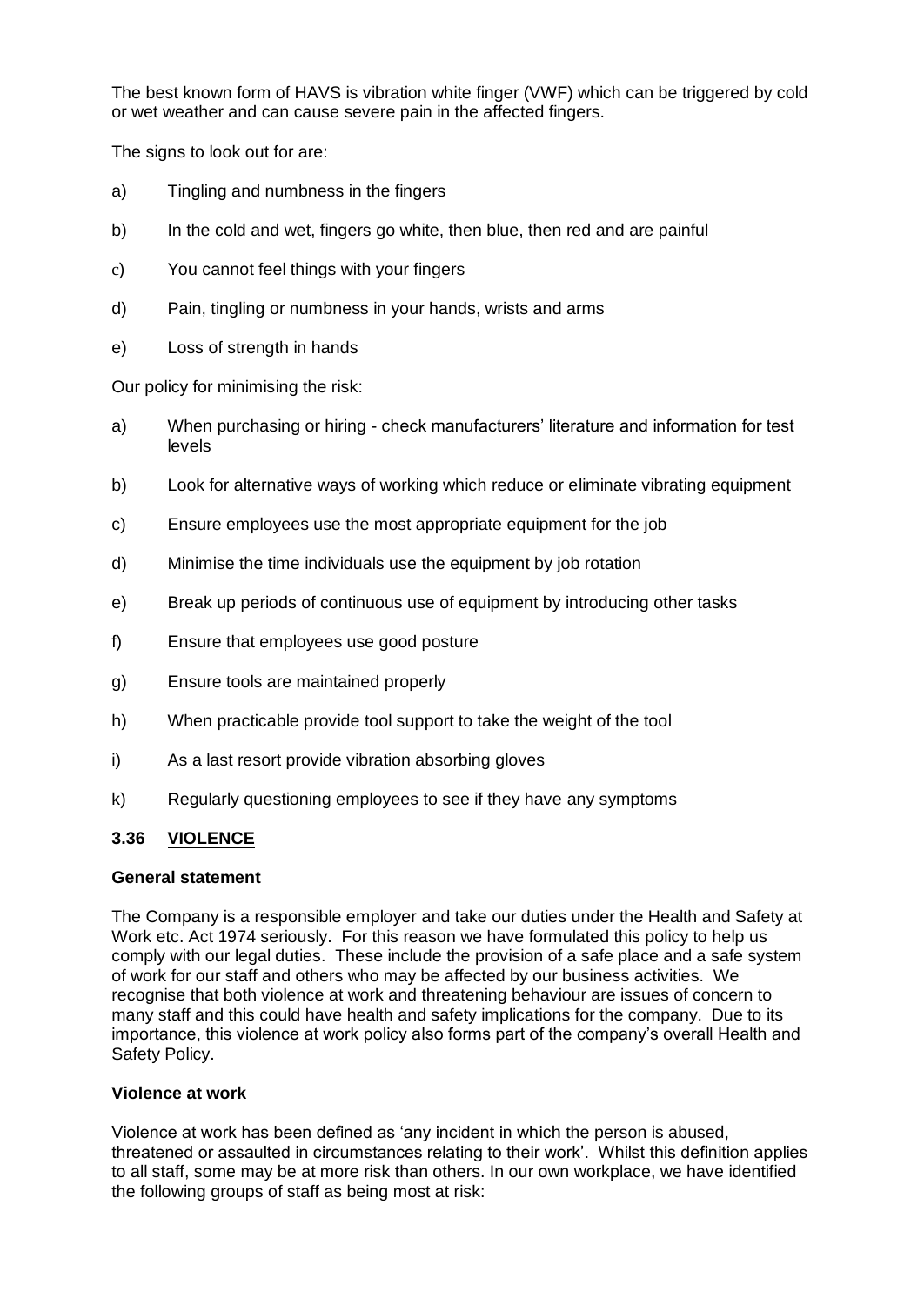- Those who deal directly with visitors and members
- Lone workers
- Those who work outside of normal business hours
- Cash handlers

#### **The legal position**

The Health and Safety at Work etc. Act 1974. S2(1) provides that 'it shall be the duty of every employer to ensure, so far as is reasonably practicable, the health, safety and welfare at work of all his employees'. We also owe visitors such as customers, members and suppliers similar duties. In order for us to fulfil these duties, we will do the following:

- Carry out a risk assessment in order to assess the risks to staff and other visitors
- Decide what control measures, if any, are necessary
- Implement any control measures if the assessment shows that they are necessary
- Monitor any arrangements to ensure that they are effective.

#### **Employees' duties**

All employees have a responsibility to take reasonable steps to ensure that they do not place themselves, or others, at risk of harm. Employees are also expected to co-operate fully with us in complying with any procedures that we may introduce as a measure to protect the safety and well being of our staff and visitors.

#### **Procedures**

The following are guidelines on action that we will take to reduce the risk of violence to staff and visitors. They are not exhaustive, but are a set of principles to be followed if a risk is perceived.

- As part of the risk assessment process, we will talk to staff across the business in order to assess what, if any, further measures are required
- Staff are actively encouraged to discuss with their managers any concerns that they may have and all approaches will be treated sympathetically
- Any incidents of violence must be entered in the Company accident book as well as being reported to the Directors'. This includes all incidents of violence, threats and verbal abuse
- If an incident causes a member of staff or a visitor to suffer death, major injury or more than three consecutive days off work (including weekends) an accident report will be made under the Reporting of injuries, Diseases and Dangerous Occurrences Regulations 1995 (RIDDOR).

#### **Dealing with visitors**

The safety of our staff is paramount. So if anyone finds themselves dealing with rude or aggressive visitors, they must never return aggression as this is how anger can escalate into violence. Try to adopt a calm and reassuring attitude and speak slowly and gently. In the unlikely event that a situation escalates, staff should always withdraw from it.

#### **Staff training**

Should a risk assessment identify that staff training is necessary in order to reduce the risks, then suitable training will be given.

#### **Advice and counselling**

The Company recognises that in the event of an employee being a victim of violence, some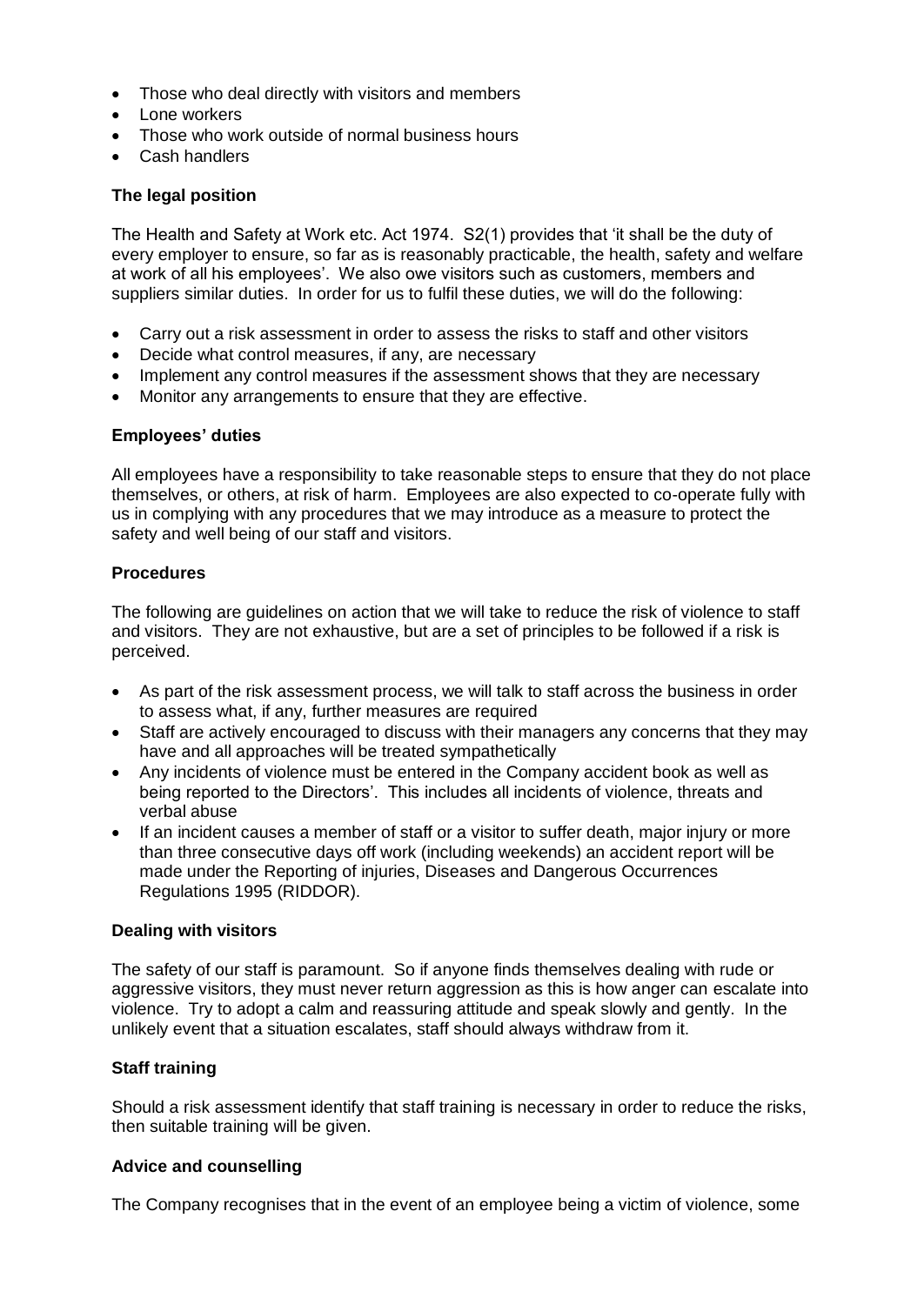counselling or other specialist help may be required. So it is our intention to deal with these cases constructively and sympathetically. The Directors' will be able to give you advice and guidance on how to obtain help and assistance with any workplace violence related issue. All requests for help will be treated in the strictest of confidence.

# **3.37 VISITORS AND OTHER PERSONS**

The Company is responsible for all visitors to the site. To ensure their safety all employees of the Company are requested to co-operate in the policies created for the safety of nonemployees. Visitors must report to Reception. He, or she, will then be instructed in any specific site hazards and precautions taken. These would generally be:-

- To respect *No Smoking* areas
- To wear PPE as directed
- To know how to react to a fire alarm
- To generally follow any reasonable instruction given by their contact on site.

As a general rule unaccompanied visitors are not allowed on any site the Company controls. It is not permitted for any person not directly involved in any operation of the Company to approach or encroach on any of the activities. Bona fide visitors must be directed to the office of the company. Exceptions to this rule are personnel from the Health and Safety Executive. All employees are requested to co-operate in the enforcement of this ruling.

# **3.38 WASTE DISPOSAL**

## **Note:**

You must refer to the Working Plan for Waste Disposal a copy of which is available in the Office.

Any domestic type waste is to be placed in the designated containers. Special waste regulations stipulate the action to be taken with all other waste material. This should be placed in covered skips provided for the purpose.

# **3.39 WELDING**

Those who are involved must be aware of the references in the COSHH Assessment and have had adequate instruction.

#### **3.40 WORKMANSHIP STANDARDS**

It is a legal requirement, under the Health and Safety at Work etc. Act 1974, that all work undertaken has to be carried out in a competent and workmanlike manner to ensure the safety and health of all concerned.

#### **4.0 APPENDICES**

- **4.1 Notifications required to be made to the enforcing Authorities (HSE or EHO) under the reporting of Injuries, Diseases and Dangerous Occurrences Regulations 1995.**
- 1. Subject to Regulation 10 where any person, as the result of an accident including acts of violence arising out of, or in connection with work, dies or suffers any of the injuries or conditions specified in Paragraph 2, or where there is a dangerous occurrence, or a non employee suffers an accident as a result of work activity and is taken to hospital, the responsible person shall:-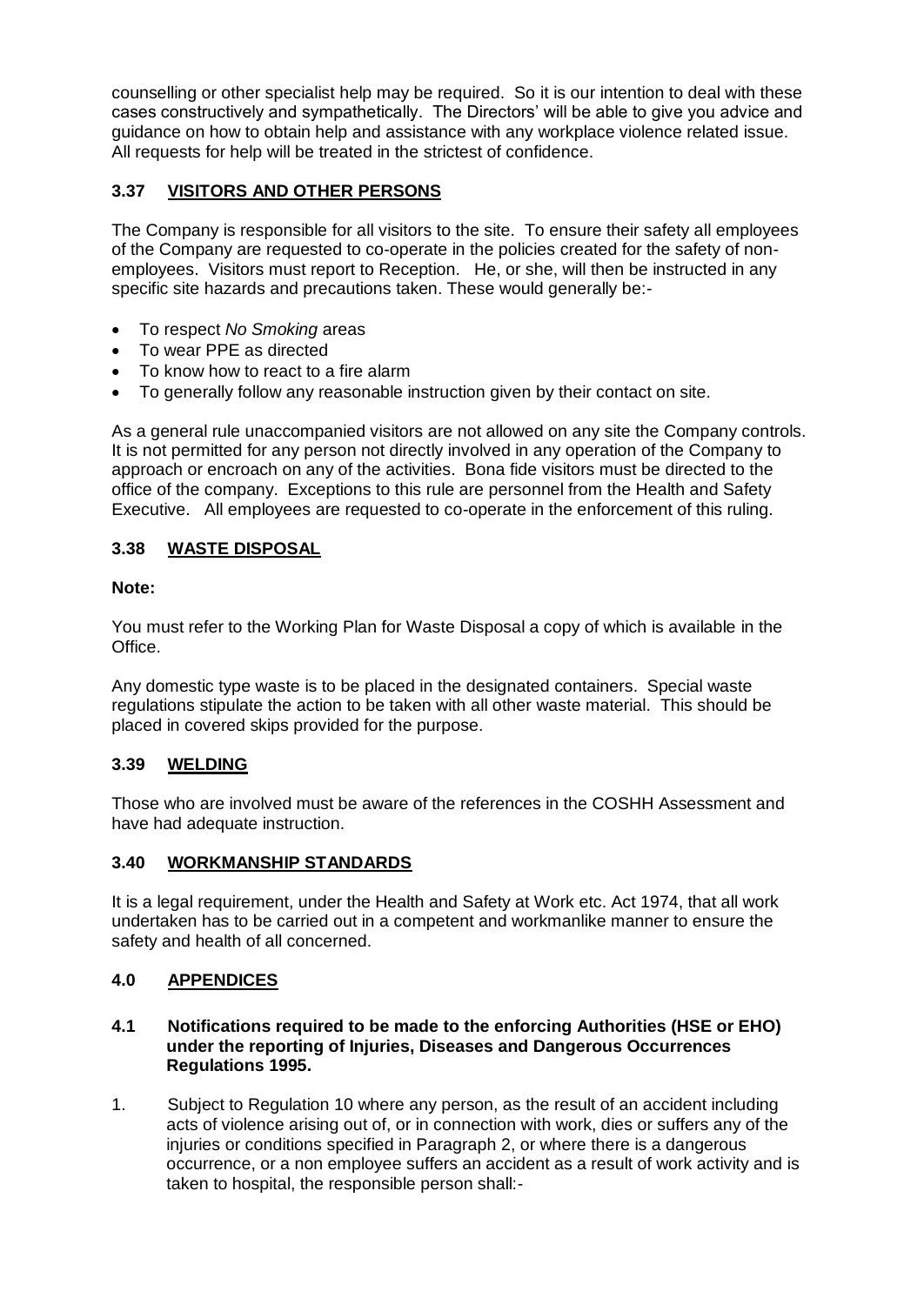- a) Forthwith notify the enforcing authority thereof, by the quickest practicable means, and,
- b) Within ten days send a report thereof to the enforcing authority on a form approved for the purposes of this Regulation or by approved means.
- 2. The injuries and conditions referred to in Paragraph 1 are:
	- a) Any fracture other than to the fingers, thumbs and toes.<br>b) Any amputation.
	- Any amputation.
	- c) Dislocation of the shoulder, hip, knee or spine.
	- d) The loss of sight of an eye, whether temporary or permanent injury to an eye, or a chemical or a hot metal burn to an eye.
	- e) Any injury resulting from an electric shock or electric burn (including arcing injuries) which leads to unconsciousness or requires resuscitation or admittance to hospital for more than 24 hours.
	- f) Any injury resulting in over 3 consecutive days absence from work, not counting the day of the accident but including any days which would not have been working days.
	- g) Loss of consciousness caused by asphyxia or by exposure to a harmful substance.
	- h) Any other injury:
		- i) Leading to hypothermia, heat induced illness or unconsciousness.
		- ii) Requiring resuscitation.
		- iii) Requiring admittance to hospital for more than 24 hours.
	- i) Condition resulting from any means of absorption leading to:
		- i) Medical treatment being required.
		- ii) Loss of consciousness.
		- iii) Illness which requires medical treatment which appears to be caused by exposure to biological agents, toxins or infected materials.
	- j) Death as a result of a work related incident within 12 months of that incident, whether previously reported or not.
- 3. Dangerous occurrences referred to in Paragraph 1 are:-
	- 1. Lifting machinery collapse or failure of lifting machinery, e.g. fork lift truck, lifting chains, block and tackle, access platforms.
	- 2. Passenger carrying amusement devices.
	- 3. Pressure vessels explosion, collapse or bursting of boilers' air receivers, which could have resulted in death or notifiable injury, or which stops operations for more than 24 hours.
	- 4. Electrical short circuit short circuit or overloading resulting in fire or explosion which stops operations for more than 24 hours or which may have caused a notifiable injury.
	- 5. Explosion or fire of materials in store which result in suspension of work for more than 24 hours.
	- 6. Escape of flammable substances the sudden uncontrolled release of one tonne or more of highly flammable liquid (Regulation 2 (ii) Highly Flammable Liquids and LPG Regulations 1972 (a)), flammable gas or flammable liquid above its boiling point from any system or plant or pipeline.
	- 7. Collapse of scaffolding:
		- a) More than five metres high and is substantial.
		- b) Over waster and danger of drowning.
	- 8. Collapse of building or structure:
		- a) Buildings on which work is being done involving a fall of five tonnes or more of material.
		- b) Any floor or wall being used as a place of work.
	- 9. Escape of substance or pathogen uncontrolled or accidental release resulting in any notifiable injury or other damage to health.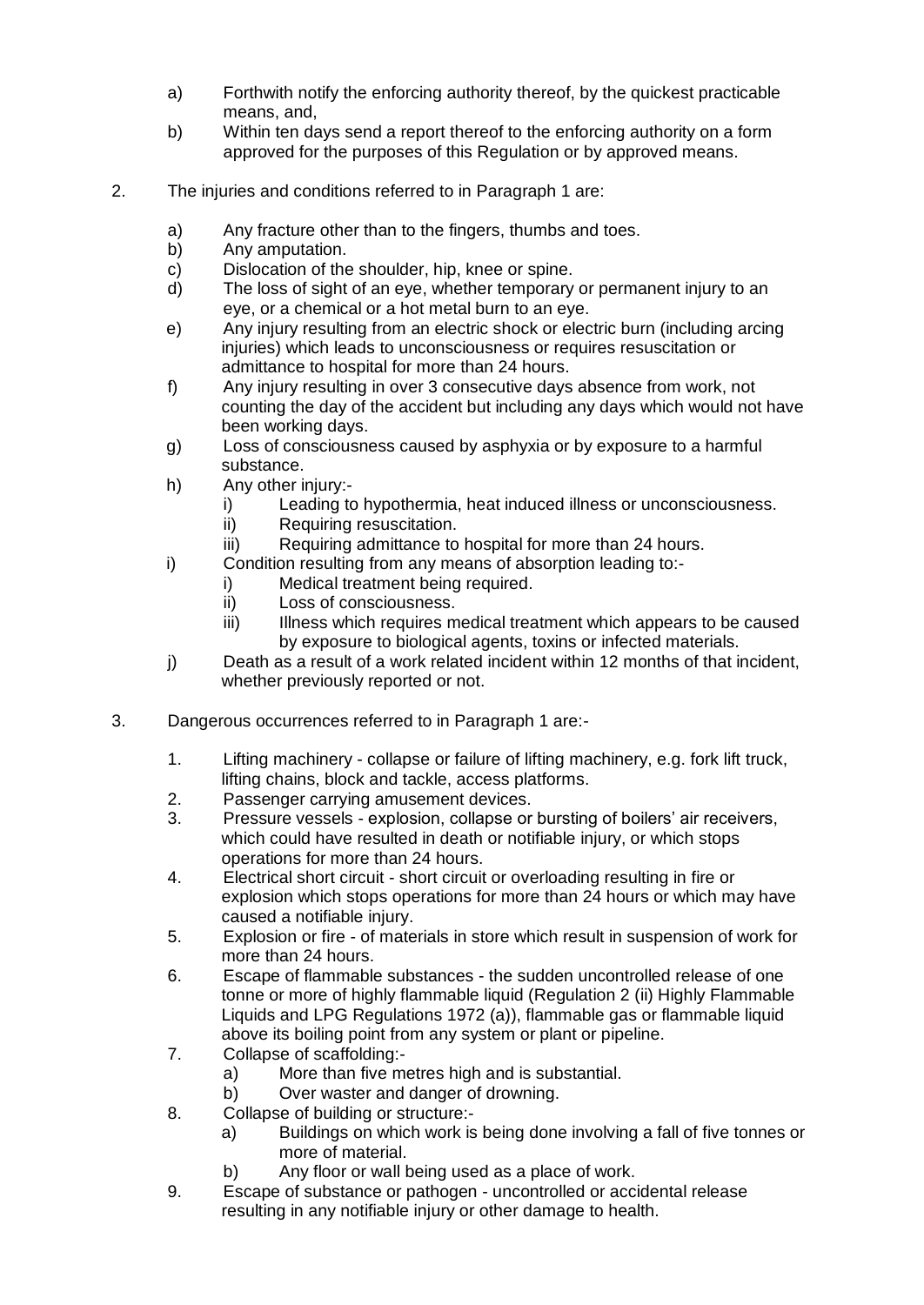- 10. Explosives any unintended ignition or explosion of explosive.
- 11. Freight containers fracture of any freight container including load bearing parts while it is being raised, lowered or suspended.
- 12. Pipelines as defined by Section 65 of the Pipelines Act 1962 (b) either:
	- a) The bursting, explosion or collapse of a pipeline or of any part, or b) The unintentional ignition of anything in a pipeline or in any way
		- discharged from that pipeline.
	- c) Failure of any safety device.
- 13. Conveyance of dangerous substance by road in road tanks or tank containers - overturning, suffer serious damage, uncontrolled release or escape of dangerous substance, fire of dangerous substance.
- 14. Conveyance of dangerous substance by road in packages as above.
- 15. Breathing apparatus any malfunction of apparatus which enables the wearer to breathe independently of the surrounding environment except when:
	- a) Used in mines, and
	- b) Being maintained or tested.
- 16. Overhead electric lines over 200 volts any incident where plant or equipment either touches overhead lines or comes close enough to cause a discharge.
- 17. Locomotives any case of an accidental collision between a locomotive or a train and any other vehicle at a factory or dock premises which might have been liable to cause the death or any of the injuries or conditions covered by Regulation 3 (ii) to any person.
- 18. Any release of biological agents.
- 19. Any malfunction of radiation generators.
- 20. Any malfunction of equipment in diving operations.
- 4. Reporting of Accidents and Dangerous Occurrences Particulars to be kept when reporting under Regulation 3.
	- 1. Date and time of accident or dangerous occurrence.
	- 2. Particulars of person affected:
		- a) Full name.
		- b) Occupation.
		- c) Nature of injury condition.
		- d) In the case on non employees -status (e.g. customer, visitor, bystander, etc.)
	- 3. Place where the accident or dangerous occurrence happened.
	- 4. A brief description of the circumstances.
	- 5. Date reported to the enforcing authority.
	- 6. Method of reporting
- 5. Reporting of Diseases Reportable diseases include:
	- 1. Certain poisonings.
	- 2. Some skin diseases such as occupational dermatitis, skin cancer, chrome ulcer, oil folliculitis/acne.
	- 3. Lung diseases including: occupational asthma, farmer's lung, pneumoconiosis, asbestosis, mesothelioma.
	- 4. Infections such as leptospirosis; hepatitis; tuberculosis; anthrax; legionellosis and tetanus.
	- 5. Other conditions such as occupational cancer; certain musculoskeletal disorders, decompression illness and hand-arm vibration syndrome

Reference should be made to Regulation 5 and Schedule 3 of RIDDOR 1995.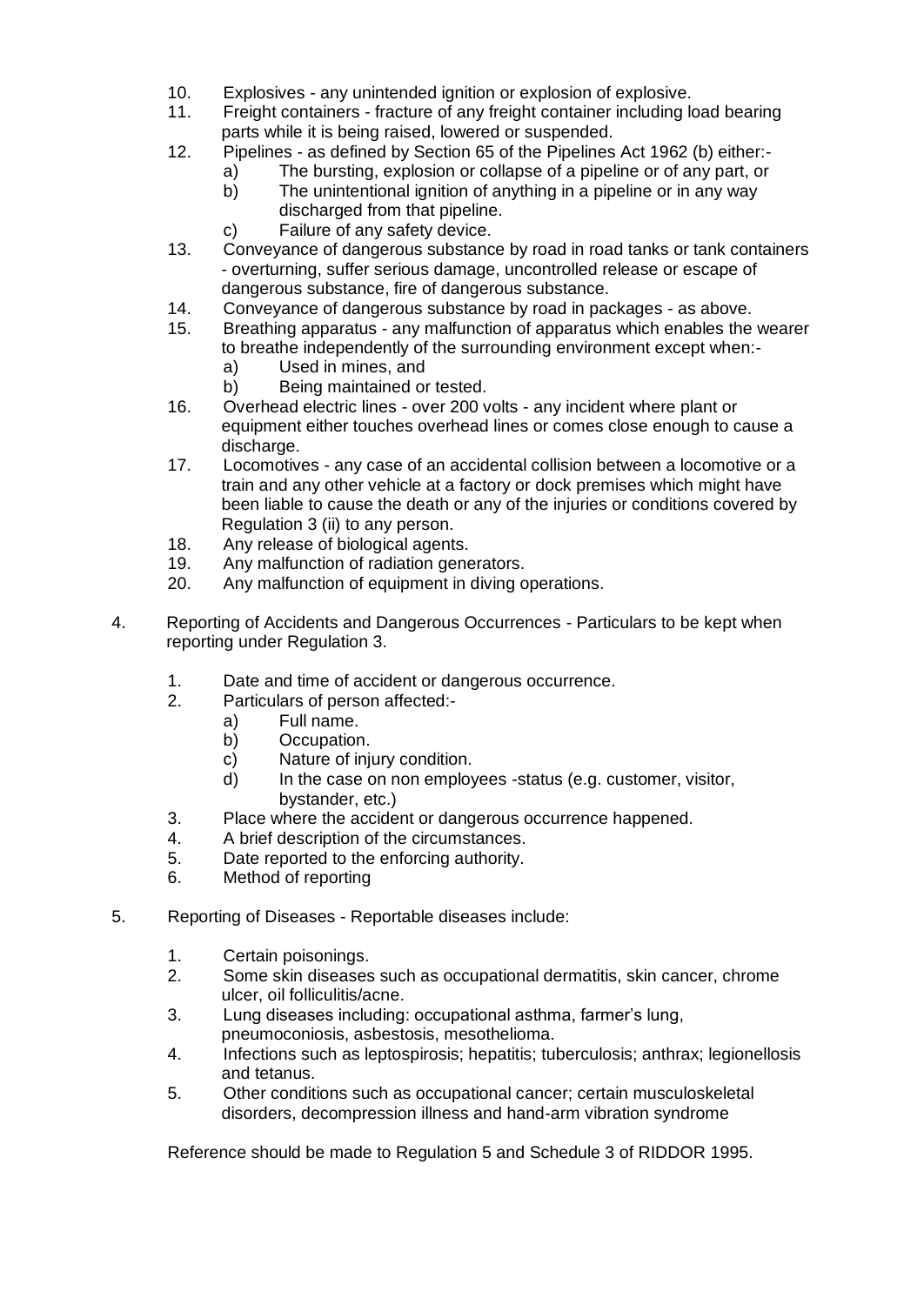### **4.2 Contractors - Acceptance of Conditions Form**

#### **To all contractors working on the premises of Thomas Plant Hire (Midlands) Ltd**

Contractor's personnel will confine themselves to their area of work.

Facilities available such as toilet, canteen and washrooms will be indicated by the relevant Director or his nominated deputy.

This site contains hazards which will be notified to contractors by the Thomas Plant Hire (Midlands) Ltd.

An assessment of any hazards or risks created or introduced by the presence of contractors must be communicated to the Director.

The responsibility for safe working practises rests with the contractors.

It is a condition laid down by Thomas Plant Hire (Midlands) Ltd that contractors working on the premises of the Thomas Plant Hire (Midlands) Ltd will comply with all current statutory safety legislation and regulations applicable to their operation.

Signed ......................................................... (Thomas Plant Hire (Midlands) Ltd)

Signed ......................................................... (Contractor)